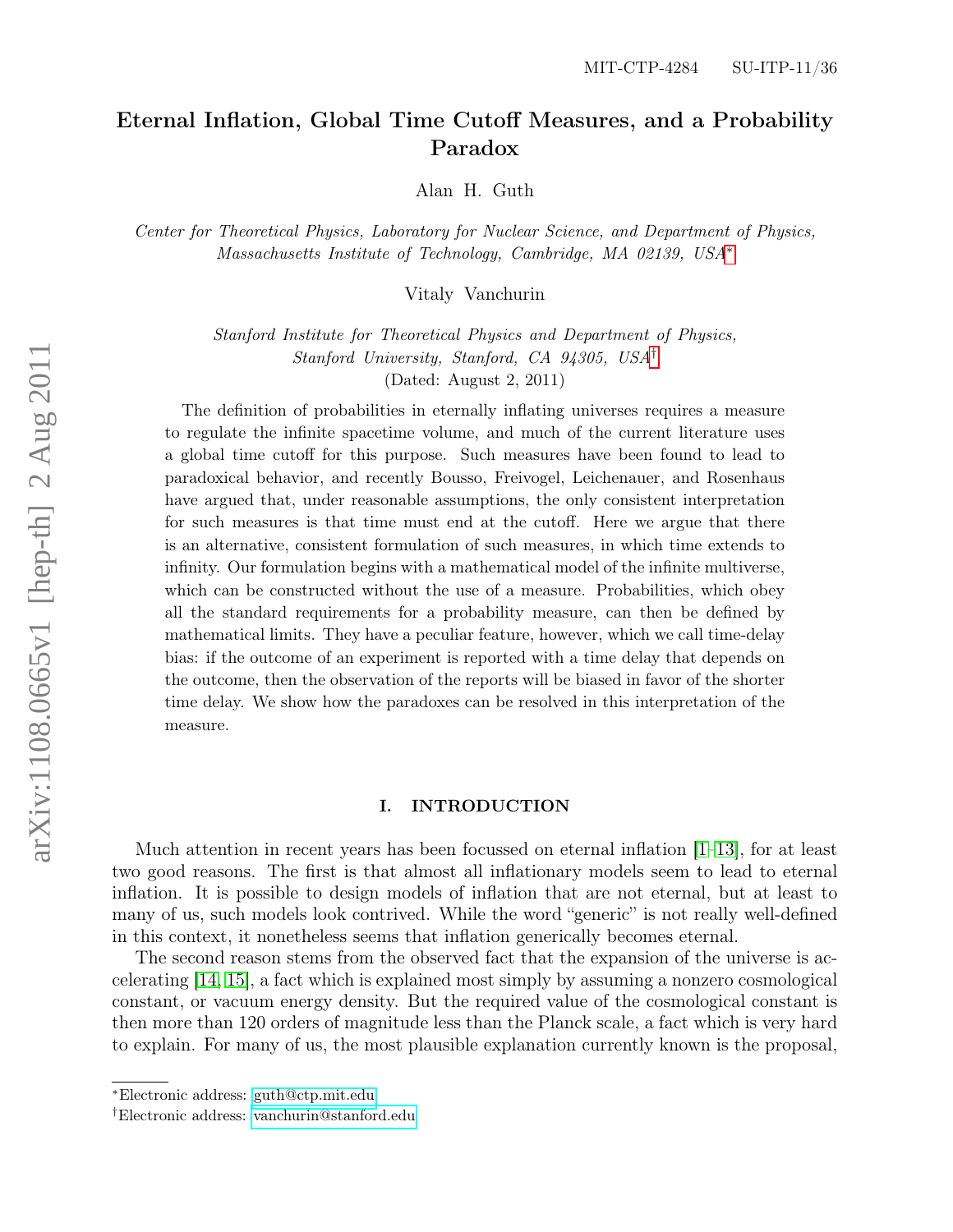advanced by Weinberg in 1987, that the value of the cosmological constant is governed by a selection effect [\[16\]](#page-31-0). If the idea of a string theory landscape of vacua  $[17–22]$  $[17–22]$  is combined with the assumption that eternal inflation produces an infinite number of pocket universes which populate all or at least many of these vacua, then the selection-effect argument is given a logical setting: the many vacua of the landscape all have different vacuum energy densities, with a large number (although a tiny fraction) expected to be consistent with the observed value. If life forms preferentially in pocket universes with very small values of the vacuum energy density, then the smallness of the observed cosmological constant is explained. Almost all life in the multiverse would observe a very small value of the cosmological constant.

Once eternal inflation is taken as a serious possibility, an important question arises: how does one define probabilities in an eternally inflating multiverse? In an eternally inflating multiverse, anything that can happen will happen, an infinite number of times. Furthermore, in a world described by quantum theory, almost anything can happen. We normally think that physical theories can give meaningful predictions because, on the macroscopic level, some classes of outcomes are much more probable than others. But in a multiverse theory all these outcomes will happen an infinite number of times, so a physical theory can make useful predictions only if one can distinguish between common events and very rare ones. But to say that one type of event is more probable than another, one has to compare infinities. Comparing infinities is not in general a well-defined operation, so one needs to introduce some prescription for regularizing the infinities. Such a prescription is called a measure. With a measure to regularize the infinities, it would be possible to say that one sequence of events happens twice as often as some other sequence, and is therefore twice as probable. Without a measure, a theory could give no information other than to distinguish possible events from events which are totally impossible.

Global time cutoff measures, especially the scale-factor cutoff measure [\[12\]](#page-30-4), appear to be promising and have recently received much attention. The detailed definition of a global time cutoff measure will be given in the next section. Global time cutoff measures can be constructed for a variety of different time variables, and the consequences of the measure can depend in a very crucial way on the choice of time variable. Nonetheless, the discussion here will focus only on qualitative issues which are common to all global time cutoff measures, so we will not need to specify what time variable is being used.

In a recent paper by Bousso, Freivogel, Leichenauer, and Rosenhaus [\[23\]](#page-31-3), which we will refer to as BFLR, a point of view is described in which the final time cutoff is interpreted as an absolute cutoff, the literal end of time. The possibility of hitting the cutoff is described as a "novel type of catastrophe." As they put it, "we argue that cutoff observers are a real possibility, because there is no well-defined probability distribution without the cutoff; in particular, only the cutoff defines the set of allowed events." We will refer to this description as the absolute cutoff interpretation.

In this paper we will present an alternative point of view, which we will refer to as the mathematical limit interpretation. In this formulation the multiverse goes on forever with no end of time, and the cutoff serves only as a mathematical device for defining probabilities. The cutoff literally disappears once the limit  $\tau_c \to \infty$  is taken. We will of course not argue that this type of measure is necessarily correct. We do not claim to know the correct answer to the measure question, and so far as we know, nobody else does either. Furthermore, one is always free to assume that time will end if one wants to, so we will not try to argue that this is not possible. However, we will argue that global time cutoff measures are logically consistent, and that they are perfectly compatible with time continuing without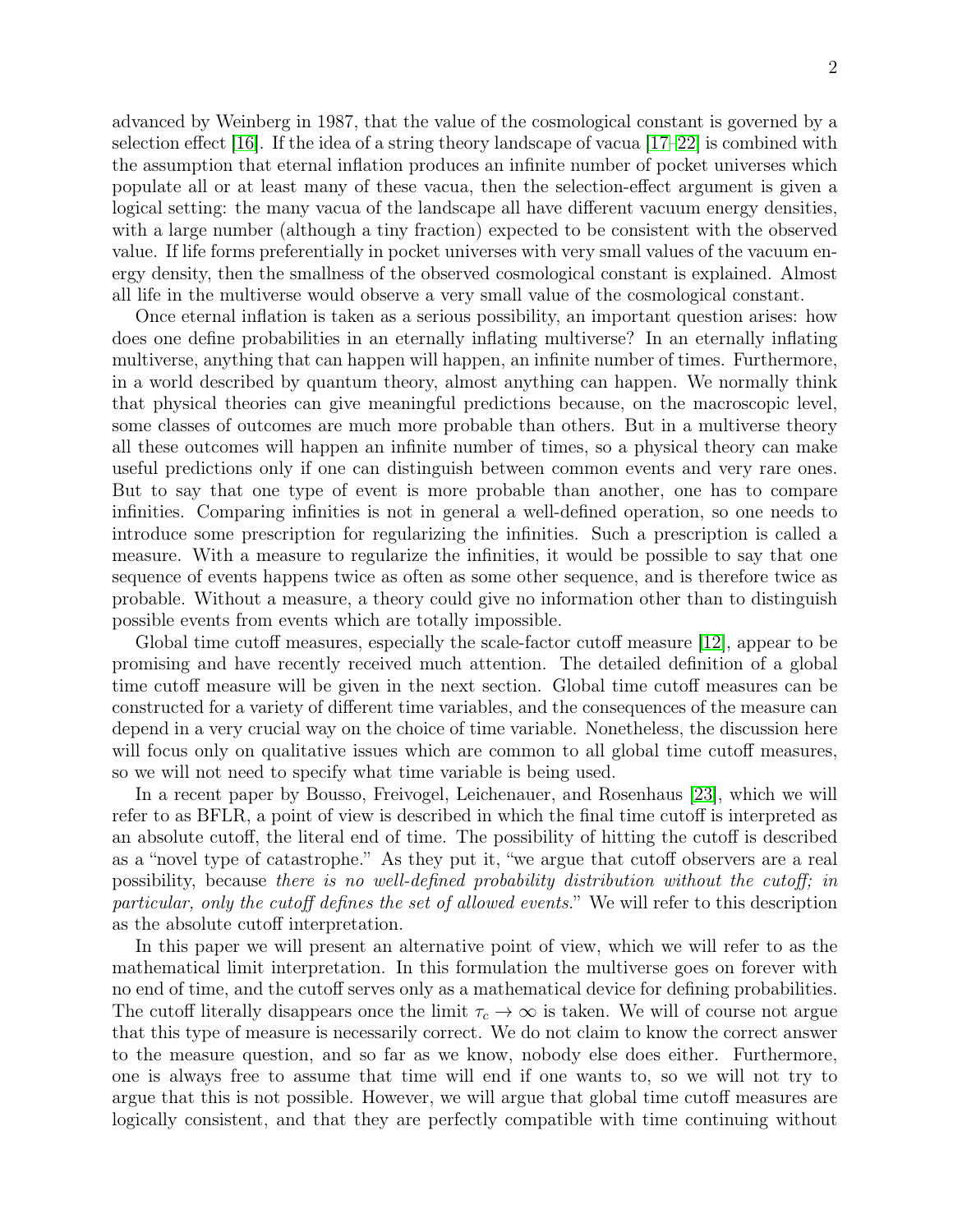In Sec. II we will describe the definition of a global time cutoff measure, starting with a fairly detailed description of how one can define an infinite lattice model of the multiverse. An important feature of the mathematical limit interpretation is that even though the multiverse is infinite, it can still be given a mathematical definition that makes it in principle as well-defined as the set of positive integers. The measure is needed to count events that occur in the multiverse, but the multiverse itself can be constructed without a measure. In Sec. III we discuss some peculiar properties of global time cutoff measures: the youngness bias, the fact that a nonzero fraction of all observers reach the cutoff (even as it is taken to infinity), and a probability paradox that focuses on an experiment in which the results of a coin flip are announced with differing time delays, depending on the outcome. The absolute cutoff interpretation gives a straightforward resolution of this paradox, but it is much more subtle in the mathematical limit interpretation. Before discussing the resolution, in Sec. IV we review some mathematical properties of probabilities defined on infinite sets. We return to the probability paradox in Sec. V, showing that it can be resolved by recognizing a counter-intuitive feature of global time cutoff measures: time-delay bias. That is, if the outcome of an experiment is reported with a time delay that depends on the outcome, then the observation of the reports will be biased in favor of the shorter time delay. We go on to discuss betting on the paradoxical experiment, which we treat as a consistency test of our understanding of the probabilities. We discuss in particular the possibility of bets for which the time of the payoff depends upon the outcome. The time-delay bias suggests that maybe one can actually influence the results of an experiment by introducing an outcomedependent time delay, so we discuss this issue in Sec. VI. We summarize our conclusions in Sec. VII. In an appendix, we attempt to show that the time-delay bias can be understood in terms of the cloning  $-$  i.e., the appearance of an exponentially growing set of copies of any experiment — that is a distinctive feature of eternal inflation.

# <span id="page-2-0"></span>II. DEFINITION OF GLOBAL TIME CUTOFF MEASURES

The first step in this mathematical limit interpretation is to recognize that the entire, infinite multiverse can be constructed (mathematically) before the probability measure is even mentioned. But how can one imagine "constructing" an infinite system? The method is essentially the same as the one that has been used by mathematicians since the 1800's. In 1889 Giuseppi Peano published the famous set of axioms that are now traditionally taken as the basis for the positive integers [\[24\]](#page-31-4). The infinite system is constructed by postulating that the number one (or perhaps zero) exists, and that each natural number has a successor. A few other axioms are introduced to assure that each application of the successor function produces a number that is unequal to all previous numbers, and the infinite set is constructed.

It is worth noting that infinite sets, such as the set of positive integers, are not constructed as the limit of finite sets. While at first it might look sensible to define the set of all integers as the set of integers from 1 to N, in the limit as  $N \to \infty$ , a little thought shows that this is not consistent with the usual concept of a limit. Consider, for example, the concept of a limit in the context of a real-valued function  $f(x)$  of a real number x. The limit

$$
\lim_{x \to x_0} f(x) = a \tag{1}
$$

is defined to be true if and only if for every real  $\epsilon > 0$  there exists a real  $\delta > 0$  such that  $0 < |x - x_0| < \delta$  implies that  $|f(x) - a| < \epsilon$ . The crucial point is that  $f(x)$  can be said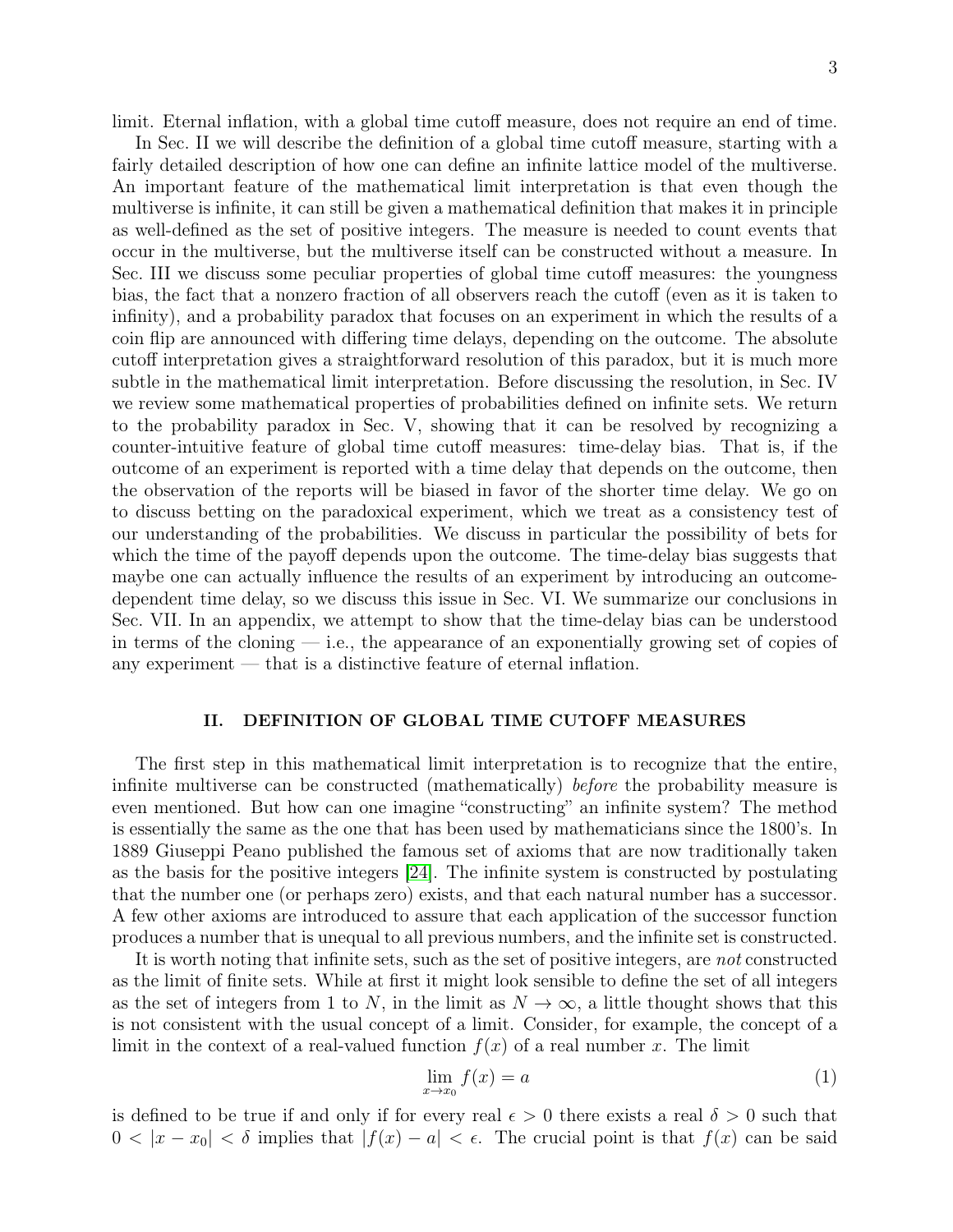to approach a only if the distance between  $f(x)$  and a can become arbitrarily small as x becomes closer and closer to  $x_0$ . But if we try to apply the same notion to sets, we see that the logic does not carry over, since there is no sense in which the distance between a finite set and an infinite set is ever small. The set of integers from 1 to  $N$  is always infinitely different from the set of all integers, so it does not approach the set of all integers as N approaches infinity. Thus, infinite sets are not constructed as limits, but rather by giving a rule, such as the Peano successor axiom, that determines the elements of the set.

So, just as the infinite set of positive integers is constructed by assuming the successor rule of the Peano axioms, a model of the infinite multiverse can be constructed by its update rule, which is determined by the model of evolution embodied in the laws of physics. For purposes of discussing the measure we pretend that the laws of physics are known, so that we can focus on the problem of how probabilities are defined. To think concretely, we will also assume that these laws of physics can be well-approximated on a discrete lattice, where we will refer to each lattice site as a pixel.

The choice of time variable is a crucially important element of any lattice simulation, but here we are not aiming for efficiency. We are merely trying to give a simple description of how such a simulation can in principle be carried out. For this purpose we can imagine using proper time t. The 3-volume  $V_{\text{multiverse}}(t)$  of the multiverse is expected to grow exponentially at late times, with some rate that we will call  $\lambda$ . That is,

<span id="page-3-0"></span>
$$
V_{\text{multiverse}}(t) \propto e^{\lambda t} \tag{2}
$$

(One might imagine a multiverse that is infinite in volume at all times, but it suffices for our purposes to consider a multiverse model that is finite at any given time, but which continues to grow for an infinite time. This provides an infinite spacetime volume that can be sampled to define probabilities.) We believe that this formula for the volume is exact in the limit of large t, depending only on the assumption that the late-time evolution becomes self-similar. That is, at asymptotically late times we can think of the multiverse as a huge number of cosmic regions, each including a huge number of pocket universes. Each of these regions is statistically identical to the others and evolves independently of the others. Since we can choose these regions as large as we like, we can presumably arrange for statistical fluctuations to be as small as we like. Thus, in the amount of time  $t_{\text{e-fold}}$  in which one region enlarges by a factor of  $e$ , so will all the other regions. And in the next increment  $t_{e-fold}$  of time, all regions will again enlarge by a factor of  $e^1$ .

<sup>&</sup>lt;sup>1</sup> We assume (but do not prove) the self-similarity of the evolution, and argue that self-similarity implies that asymptotically the growth is precisely exponential. The argument can perhaps be phrased more clearly in terms of the lattice model. At some very late time, suppose that the lattice consists of  $Q^6$  sites, for some very large Q (say  $Q \sim 1$  googol). Suppose further that it can be divided into  $Q^3$  cubic regions, each of size  $Q \times Q \times Q$  pixels, and each containing a huge number of pocket universes. By the homogeneity of the construction, any two of these regions would be statistically identical, so the expectation value of any quantity should be the same for the two regions. Furthermore, the statistical fluctuations of any quantity, when expressed as a fraction of the mean, will appoach zero as  $Q \to \infty$ . We can imagine calculating the expansion factor of each region during the next time step  $\Delta t$ , and the expectation values for the two regions should be equal, with the fluctuations arbitrarily small as  $Q \to \infty$ . Now consider the state of the lattice at a much later time, focusing on any cubic region of the lattice with the same physical size, in the sense that the expectation value for its 3-volume matches that of the original regions. Our assumption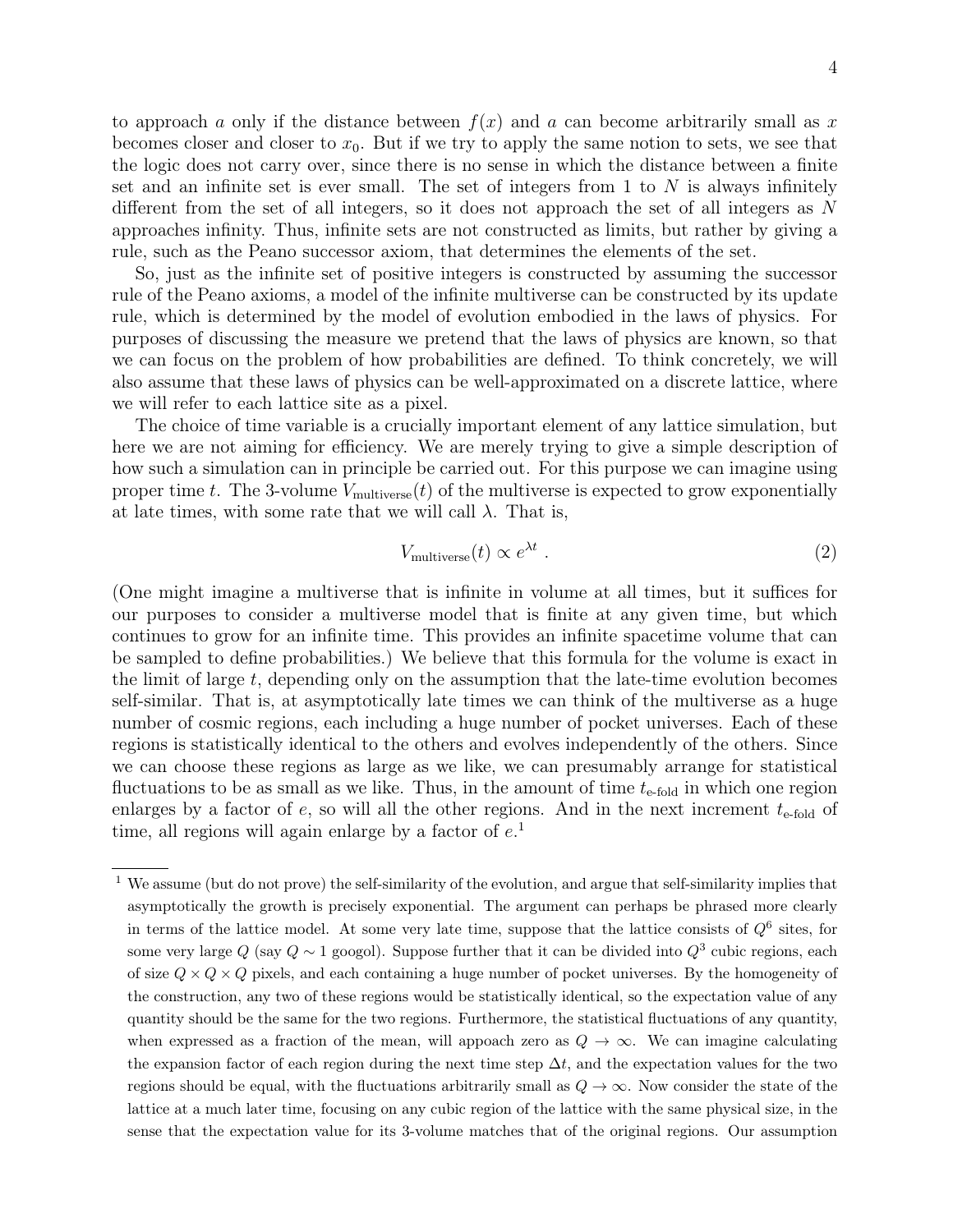To describe the exponentially expanding multiverse on the lattice, we can imagine that the number of pixels at a given value of the time coordinate increases exponentially with the time, so the average lattice spacing does not change with time. More precisely, to describe an eternally inflating multiverse with late time exponential growth of 3-volume given by Eq. [\(2\)](#page-3-0), we can introduce a doubling of the lattice points in each direction whenever the total 3-volume increases by a factor of  $2^3 = 8$ . Then the series of mesh refinement times would be given by an arithmetic series  $\{\tau_0, \tau_0 + \frac{\ln(8)}{\lambda}\}$  $\frac{(\frac{8}{\lambda})}{\lambda}, \tau_0 + 2\frac{\ln(8)}{\lambda}, \tau_0 + 3\frac{\ln(8)}{\lambda}, \ldots$  with the total number of lattice points increasing by a factor of 8 at each coordinate time listed in the series. (See Fig. [1\)](#page-4-0).



<span id="page-4-0"></span>Figure 1: Pixelated multiverse.

We will not need to fully describe the details of this model, but will assume that the multiverse can be described by specifying the values of some number of fields, including the metric and various particle fields, at each lattice site. For simplicity, we assume that even the set of possible field values can be discretized on some fine mesh. We want to focus on the treatment of the infinite spacetime volume and the infinite number of events that will result, so we try to simplify the local description of the physics as much as possible. As long as the discretizations of the spacetime lattice and the values of the fields are chosen on a very fine mesh, we assume that the local laws of physics can be approximated to as high an accuracy as we wish. In any case, we assume that the discretization of the local laws of physics does not affect the fundamental issues that arise from the infinite spacetime volume.

A model of the multiverse can then be constructed by starting with some finite-sized initial state, defined on a finite number of pixels, and letting the system evolve. At each step of the (discretized) evolution, the update rule will define the joint probability for every possible set of pixel values in terms of the probabilities that were known for the previous time step. We assume that general coordinate invariance and any gauge symmetries of the fields can be handled by some gauge-fixing procedure, so the evolution becomes uniquely defined. We further assume that even processes like bubble nucleation can be described on

of self-similarity includes the assumption that any such region should also be statistically identical to the original regions, and therefore should have the same expectation value for the expansion factor during the next time interval  $\Delta t$ , again with arbitrarily small fluctuations. Note that all these expecation values are well-defined before we introduce a measure, since they are defined by the probabilities for fields at specific lattice sites. Under these assumptions, the expansion factor for the time interval  $\Delta t$  can be converted into an exponential expansion rate  $\lambda$ , which describes the expansion of the entire multiverse.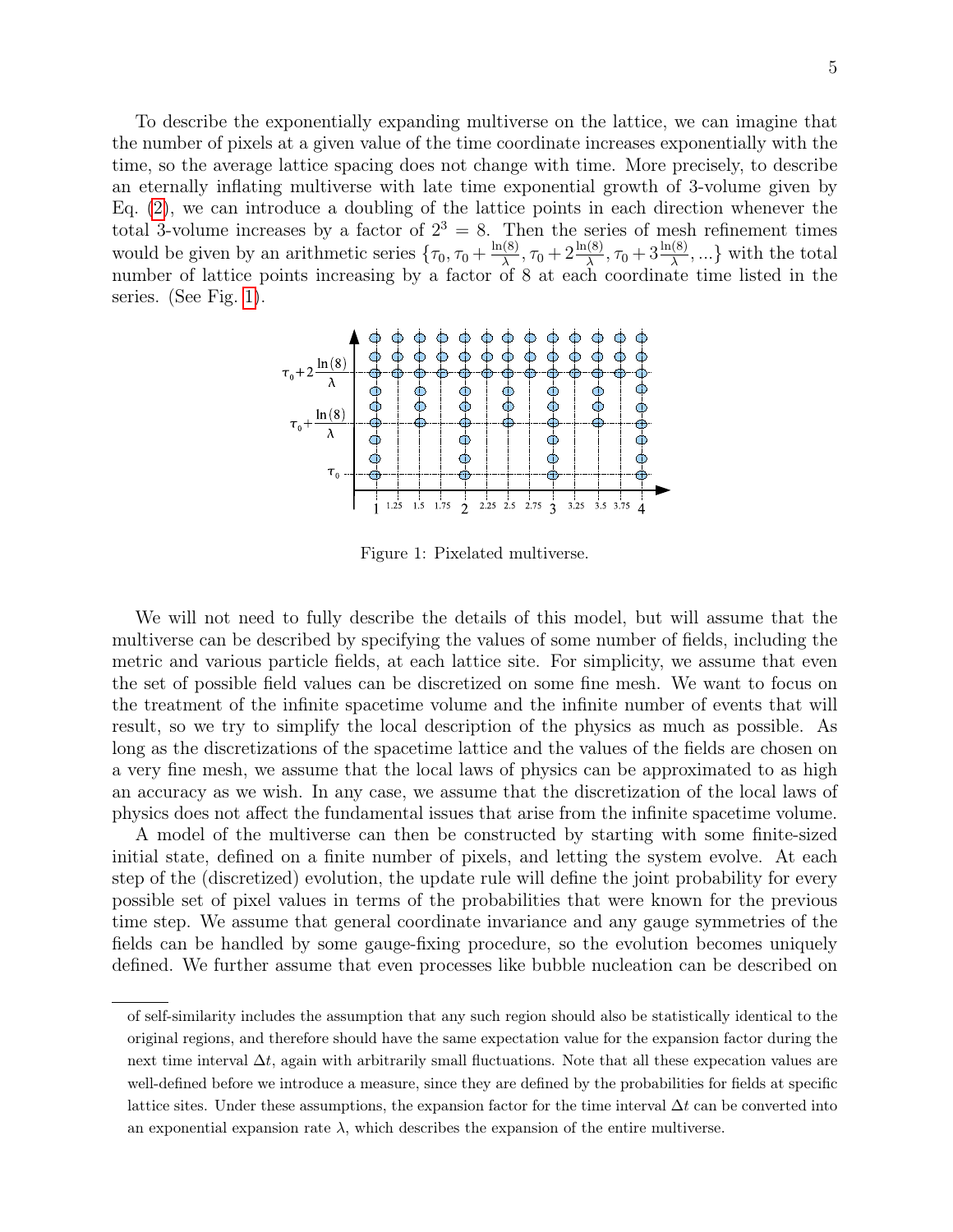the lattice if the lattice spacing is small enough, and that higher-dimensional physics with compactification could be simulated on a lattice if necessary. To allow for final singularities in black holes and in negative-cosmological-constant bubbles, the field values of a pixel should include the option of the pixel being nonexistent. In any case, once the update rule is specified, the multiverse model is fully constructed, and is just as mathematically well-defined as the set of positive integers. Note that the probabilities for the pixelated multiverse are calculated directly from the assumptions about the initial conditions and the rules of evolution. The measure is needed to count events within the multiverse, but the description of the multiverse itself does not require a measure.

Note that if we attempted to implement these update rules on a computer, we would only be able to proceed for some finite number of steps before the simulation exceeded the size of the computer. But we view this as a practical problem, not a problem in principle. If we programmed a computer to list the integers, there would also be a limit, at which point the computer would run out of registers. But the limitations of a computer are never interpreted as implying an end to the integers. The set of integers is mathematically well-defined, and infinite. Similarly, the model of the multiverse would be well-defined, and infinite, even if any specific computer is limited to describing a finite piece of it.

In this mathematical limit interpretation, we see that it is not true that the cutoff defines the set of allowed events, as was assumed in the absolute cutoff interpretation. Rather the full, infinite set of events is constructed as a mathematical object before the cutoff is even mentioned. It is the laws of physics, or our best approximation of them, that defines the set of allowed events.

Once the mathematical model of the multiverse has been constructed, a measure can be introduced to define the relative abundance of different kinds of events. We are working in the semiclassical approximation, so we describe the spacetime classically, with a stochastic evolution that reflects the underlying quantum dynamics. The construction starts by making an arbitrary choice of an initial, finite, spacelike slice, which is described as  $\tau = 0$ , where  $\tau$  is a time variable used in the definition of the measure. It could be the same proper time variable t that was used in the lattice simulation, but it could also be scale-factor time or some other time variable. (See Fig. [2\)](#page-5-0). One then constructs a family of timelike geodesics, each normal



<span id="page-5-0"></span>Figure 2: Global time cut-off measure.

to the initial surface, projecting them into the future. The time variable  $\tau$  is measured along each geodesic, with a definition determined by the choice of time variable. The worldlines are each followed until they reach an arbitrary final time cutoff  $\tau = \tau_c$ . The region swept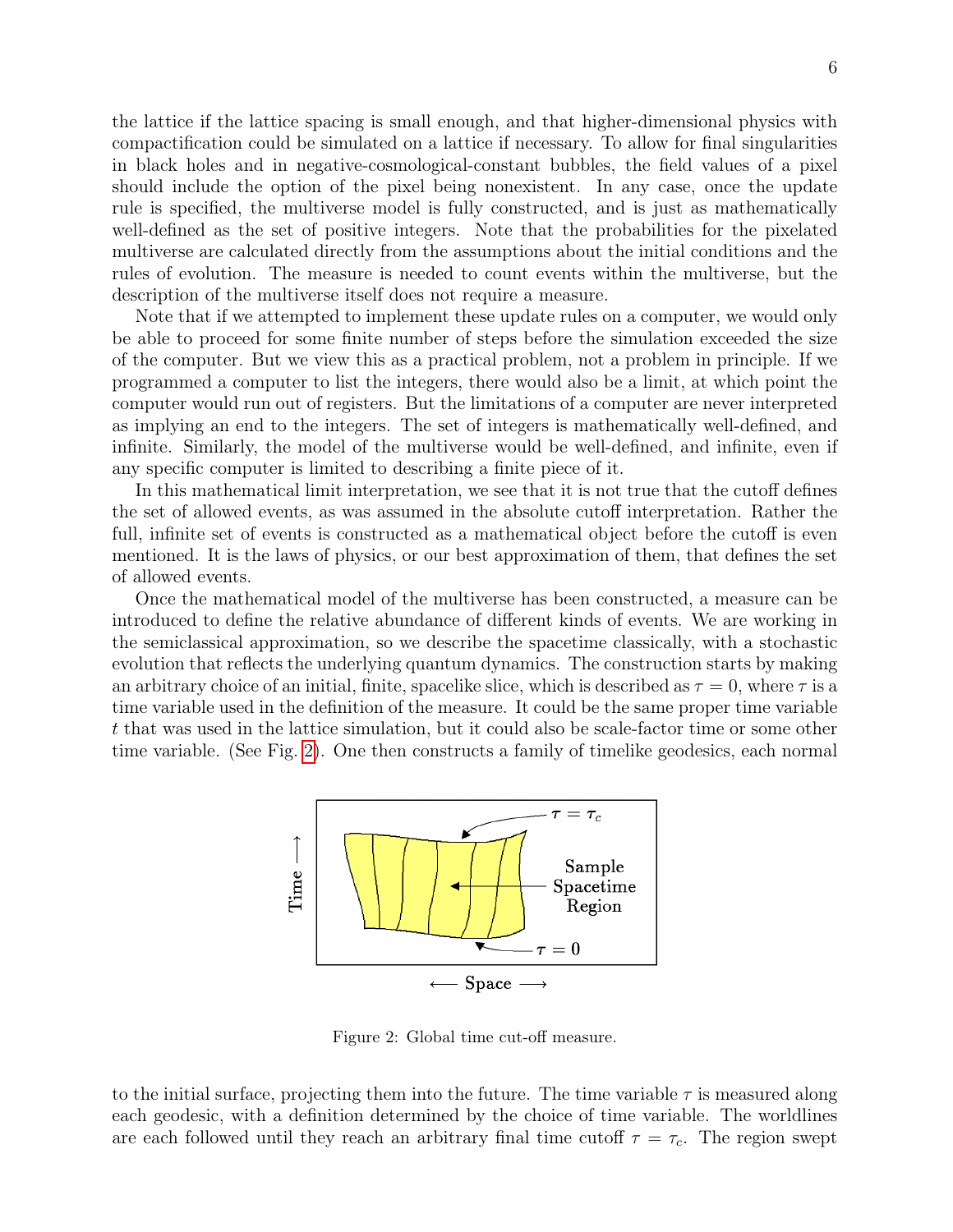out by these worldlines, between  $\tau = 0$  and  $\tau = \tau_c$ , becomes the sample spacetime region. There is a minor complication if the construction does not encounter a region of eternal inflation, which can happen for some choices of the initial (finite) spacelike slice. If that happens, the recipe requires that a new spacelike slice is chosen, and the construction starts again. Once a region of eternal inflation is found, however, the sample spacetime region will approach infinite spacetime volume as  $\tau_c \to \infty$ . The relative abundance of any two types of events  $A$  and  $B$  is then defined as the ratio of the numbers of these events in the sample spacetime region,  $N_A/N_B$ , in the limit as  $\tau_c$  approaches infinity. The limit is expected to be independent of the choice of initial surface, and in this measure it defines the relative abundance and the relative probability of these events:

<span id="page-6-0"></span>
$$
\frac{P_A}{P_B} \equiv \lim_{\tau_c \to \infty} \frac{N_A}{N_B} \,. \tag{3}
$$

In the paragraph above we talked about "types of events," without clarifying what exactly we meant. The phrase "type of event" should mean a class of events that is described with well-defined tolerances, so that if anybody looked at what was happening in a region of spacetime, she could decide without ambiguity whether an event of this class has taken place. Examples of "types of events" would include the birth of normal observers, the nucleation of Boltzmann brains [\[25](#page-31-5)[–27,](#page-31-6) [12\]](#page-30-4) that are smart enough to simulate normal observers for at least a second (assuming that "normal observer" has been suitably defined), the decays of protons, etc.

In addition to events, which are occurrences that can be approximated as points in spacetime, we may also want to consider long-term projects, like a 10-year-long proton decay experiment. For the proton decay experiment, one can talk about the pushing of the upload button that sends the final paper to the arXiv — which is well-approximated as a pointlike event — but one might want to also talk about probabilities for the full experiment. If we look only at the pushing of upload buttons, we would be counting bad experiments and possibly even fraudulent experiments, while if we include the full experiment in our description, we could in principle devise a definition that excludes such things. We will call such extended items "stories". So, a type of story would be defined as a description of a finite-sized region of spacetime that is specified with well-defined tolerances, so that if anybody looked at what was happening in a region of spacetime, she could decide without ambiguity whether or not this story occurs in the region. In the global time cutoff measure, the relative probabilities of any two types of stories A and B are again given by Eq.  $(3)$ , where now  $A$  and  $B$  are generalized to refer to types of stories. We will consider an event to be a special (point-like) case of a story, so Eq. [\(3\)](#page-6-0) covers all cases.

To give a precise definition of a story in the context of the lattice model, we begin by defining a microstory as a story with a complete description of a region where the microstory is constructed. In general the region does not have to be simply connected nor connected, but it does have to be finite. An example of a microstory is shown in Fig. [3](#page-7-0) in the context of a  $(1+1)$ -dimensional pixelated multiverse. The figure contains only three occurrences of the same microstory encircled by red lines, but, of course, in an infinite multiverse each microstory, which is not forbidden by laws of physics, would occur an infinite number of times. To describe a given microstory precisely we can start by first defining its origin, and then we can list the relative coordinates of all of its pixels with their exact values. The origin of a story can be defined by identifying all of its pixels with the smallest  $\tau$ , out of which one can identify all of the pixels with the smallest x, and so on for y and z, which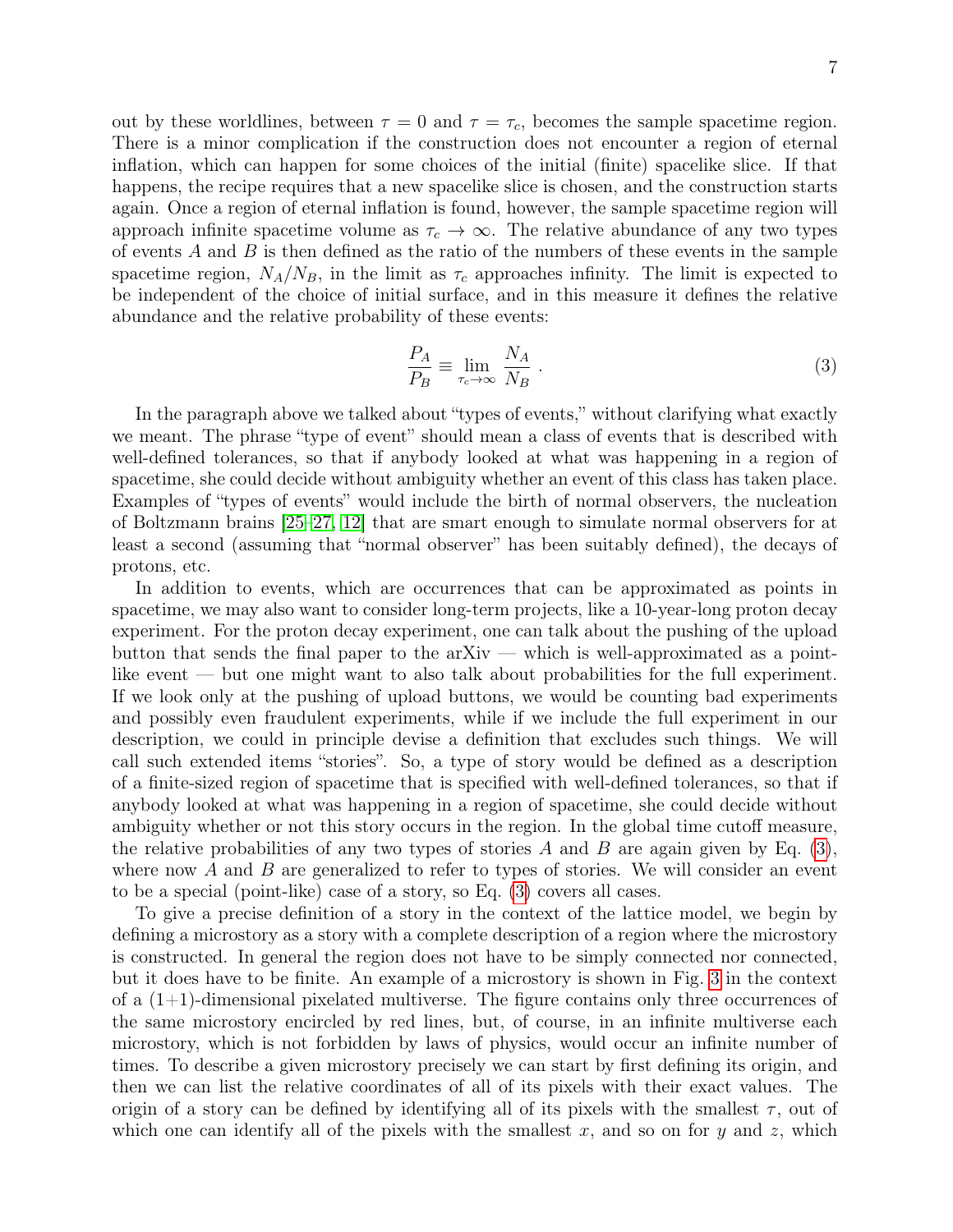

<span id="page-7-0"></span>Figure 3: Microstories in a  $(1+1)$ -dimensional pixelated multiverse.

will always give a unique pixel. Then for the particular example of Fig. [3,](#page-7-0) the microstory M is defined by the set of relative coordinates and pixel values:

$$
M \equiv \{ (0,0;3), (0,1;7), (0,2;9), (1,2;1), (2,1;1), (2,2;5), (3,2;2) \}. \tag{4}
$$

If the microstory overlaps one or more mesh refinements, then the microstory description must specify the times at which they happen; after a mesh refinement the spatial coordinates are allowed to have half-integral values, with further subdivisions if there are more mesh refinements.

For a given realization of the multiverse lattice, a microstory is said to match at a given lattice site if all the pixels in M match when the origin of M is assigned to the lattice site. (In matching, the pixel specification  $(0, 1; 7)$  is always compared with the pixel one to the right of the origin, even if the mesh-refined coordinate increment on the lattice is  $1/2$ ,  $1/4$ , or anything else.) The match is in the sample spacetime region if all of its pixels are. We can let  $N(M)$  denote the number of matches for the microstory M in the sample spacetime region.

A story S is then defined as a finite set of distinct microstories

$$
S = \{M_1, M_2, \dots, M_n\} .
$$
 (5)

Any such set can be called a story, but we will mainly be interested in stories that correspond to a macroscopic description, such as a coin toss landing heads. Ideally the set  ${M_1, M_2, \ldots, M_n}$  can be constructed so that every situation that would macroscopically be described as a coin toss landing heads would match one and only one microstory in the set. It would not be easy to construct such a set, but we assume that it can be done. In many cases the macroscopic description might not specify an orientation, so the set of microstories would have to include approximations to spatially rotated states, even though the lattice breaks rotational symmetry microscopically. Time translations are also complicated, because the set of microstories should include all possible ways that the macroscopic version of the story can be cut by mesh refinements, and all possible combinations of pixel sizes and metric values. As long as we are convinced that this can be done, however, we do not need to think about the details.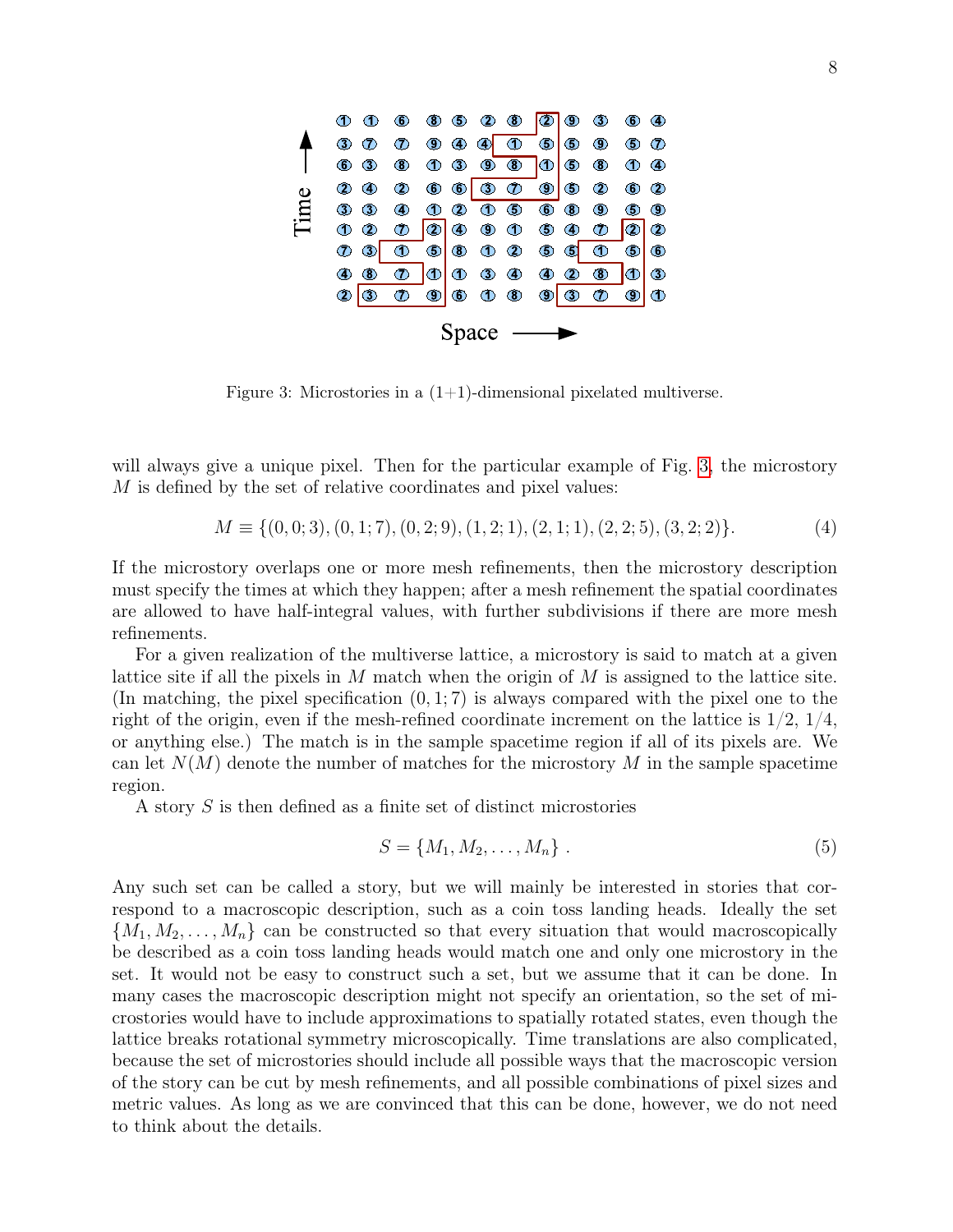We then define the number of matches for the story  $S$ , in the sample spacetime region, by summing the microstories:

$$
N(S) = \sum_{j=1}^{n} N(M_j) \ . \tag{6}
$$

Given two stories  $S_A$  and  $S_B$ , it is useful to define their union,  $S_A \cup S_B$ , which corresponds intuitively to a story which fits the description of either  $S_A$  or  $S_B$ . Mathematically, the union can be constructed by taking the union of the sets of microstories:

$$
S_A \cup S_B = \{M_1^A, M_2^A, \dots, M_{n_A}^A\} \cup \{M_1^B, M_2^B, \dots, M_{n_B}^B\}.
$$
 (7)

Two stories  $S_A$  and  $S_B$  can be said to be storywise disjoint if there is no possible pixel assignment that can match both of the stories at the same lattice site. (Note that this is a stronger condition than requiring  $\{M_1^A, M_2^A, \ldots, M_{n_A}^A\}$  to be disjoint from  $\{M_1^B, M_2^B, \ldots, M_{n_B}^B\}$ .) If  $S_A$  and  $S_B$  are storywise disjoint, it is easy to see that

<span id="page-8-0"></span>
$$
N(S_A \cup S_B) = N(S_A) + N(S_B) . \tag{8}
$$

We are mainly interested in defining probabilities for the outcomes of experiments, so we need to define in detail what an experiment is. Intuitively, an experiment is when some system is either constructed or perhaps found, and then the system is watched for some finite amount of time to see how it develops. Generally there are a discrete number of possible outcomes, where the discreteness may come about by binning the data.

An experiment can be described precisely in terms of stories by constructing, for each possible outcome i, a story  $S_i$  which includes the setup of the experiment and the outcome. We assume that the setup is common to all the outcomes. We also assume that  $S_i$  is in all cases storywise disjoint from  $S_j$ , since the outcomes are distinguishable. We can define a story for the experiment,  $S_{\text{expt}}$  as the union of the  $S_i$ ,

<span id="page-8-3"></span>
$$
S_{\text{expt}} = \bigcup_{i} S_i . \tag{9}
$$

Then, based on the generic probability formula of Eq. [\(3\)](#page-6-0), we can write the probability for the outcome i as

<span id="page-8-2"></span>
$$
P(i) = \lim_{\tau_c \to \infty} \frac{N(S_i)}{N(S_{\text{expt}})} \tag{10}
$$

Given Eq. [\(8\)](#page-8-0), it is clear that these probabilities sum to 1, giving a well-defined probability space consistent with all the standard requirements.

# III. ODDITIES OF GLOBAL TIME CUTOFF MEASURES

There are several features that arise in global time cutoff measures that appear at first to be surprising, and in particular we would like to discuss three.

### <span id="page-8-1"></span>A. Youngness bias

For the same reason that we expect the 3-volume of the multiverse to expand exponentially with time at late times, as in Eq.  $(2)$ , the 4-volume  $V_{SSR}$  of the sample spacetime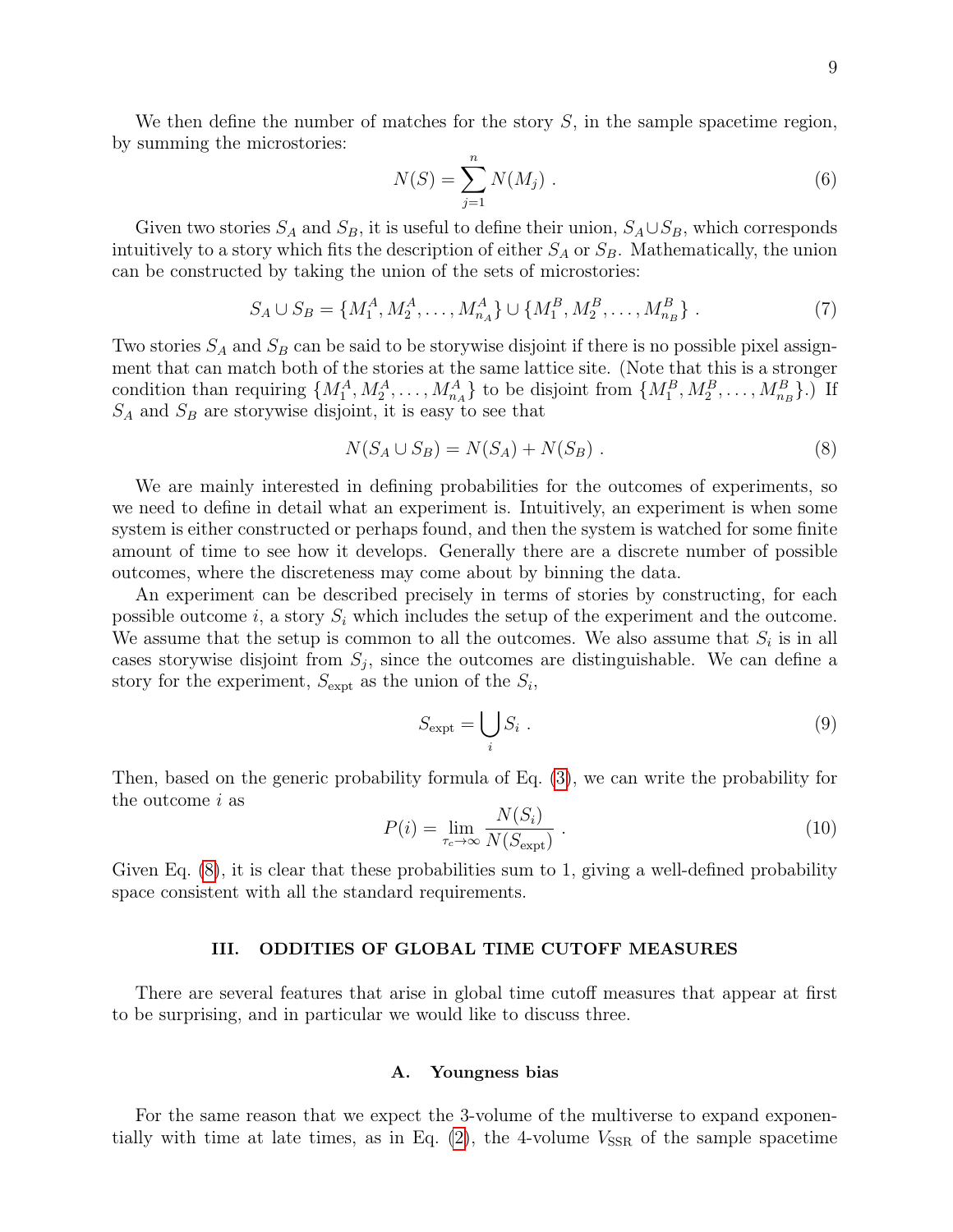$$
V_{SSR} \propto e^{\lambda_c \tau_c} \tag{11}
$$

The youngness bias is a consequence of this exponential growth, which implies that most of the spacetime volume in the SSR lies within a few time constants  $1/\lambda_c$  from the final cutoff  $\tau = \tau_c$ . If we imagine that  $1/\lambda_c$  is a short time, then most of the pocket universes in the SSR are very young, with ages less than a few times  $1/\lambda_c$ . Thus, the distribution of pocket universes in the SSR is strongly dominated by very young ones, with older pocket universes being very rare. For proper-time cutoff measure,  $1/\lambda_c$  might be of order  $10^{-38}$  second (if the fastest inflation happens at the grand unified theory scale), so the youngness bias is absurdly strong [\[28\]](#page-31-7). The proper-time cutoff measure can be ruled out on this basis. (For example, Max Tegmark pointed out that if proper-time cutoff measure governed probabilities in the real universe, then the probability that we would observe a cosmic microwave background temperature lower than 3 K would be  $10^{-10^{56}}$  [\[29\]](#page-31-8). It is overwhelmingly more likely for the universe to be younger, and hence hotter.) For scale-factor cutoff measure  $1/\lambda_c$  is of the order of the Hubble time, so the youngness bias is extremely mild. Nonetheless the youngness bias applies in principle to the scale-factor cutoff measure, so the conceptual issues that the youngness bias raises are relevant for questions of interpretation and logical consistency, although quantitatively the effects would be undetectable.

### B. Nonzero fraction of all observers reach the cutoff

The exponential expansion also leads to a peculiar result concerning the distribution of observers. For any given value of the cutoff time  $\tau_c$ , a nonzero fraction of all observers who have ever lived are still alive at the cutoff. This fraction approaches a nonzero constant in the limit that  $\tau_c \to \infty$ . The interpretation of this fact will be one of the main concerns of this paper.

In the absolute cutoff approach of BFLR, the cutoff is taken as a genuine end of time at some large but finite  $\tau_{end}$ , and observers who reach the cutoff cease to exist at that point. The calculated probabilities then depend only on the multiverse at times  $\tau < \tau_{\text{end}}$ , and times later than  $\tau_{end}$  are meaningless. In the mathematical limit interpretation, it is really the opposite. Probabilities of events, or more generally stories, are defined by the limit in Eq. [\(3\)](#page-6-0), which is completely controlled by arbitrarily late times  $\tau$ . For any value  $\tau_{\text{chosen}}$  that one might choose to consider, one could imagine making arbitrary changes in the probabilities for

 $2$  For scale factor time there is a further complication, as discussed in Ref. ([\[6\]](#page-30-5)). In this case the volume expansion factor is always  $e^{3t}$ , by the definition of t, so the regions that dominate the spacetime volume at late times are those regions with the slowest decay rate. Thus the spacetime volume at late times is dominated by stable (supersymmetric) Minkowski vacua, which grow as  $e^{3t}$ . The stories which we want to count, however, occur in inflating vacua (with positive energy densities), or in the early stages of terminal vacua (with zero or negative energy densities). The spacetime volume of this region grows with a subleading exponential behavior,  $e^{\lambda_c \tau_c}$ , where  $\lambda_c$  is slightly less than 3. It is this spacetime volume that is relevant to counting stories in the multiverse.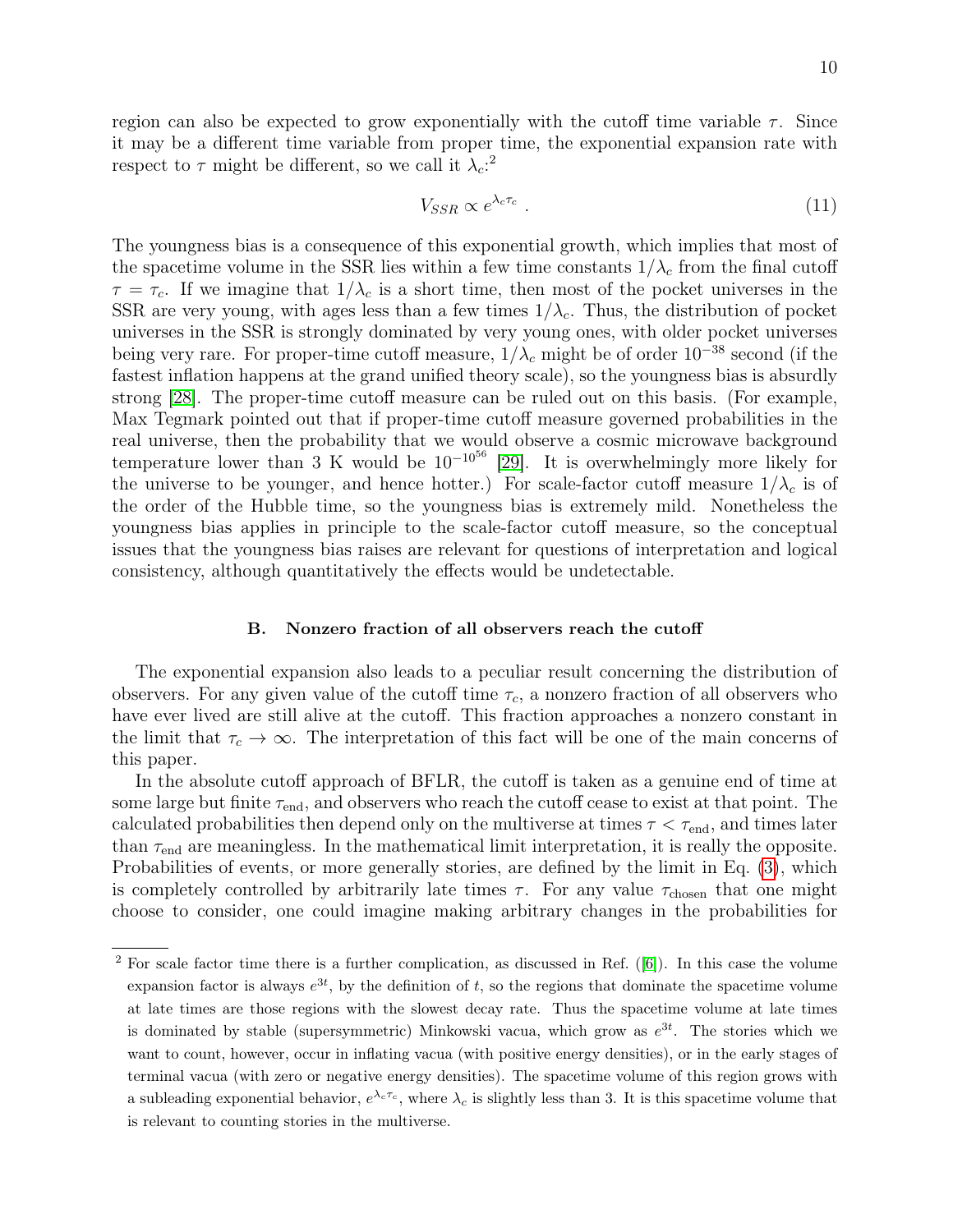$\tau < \tau_{\rm chosen}$ , and then recalculating the limit. Since the limit is determined by the behavior of the probabilities as  $\tau \to \infty$ , the changes made for  $\tau < \tau_{\text{chosen}}$  have no effect whatever. So, for the absolute cutoff interpretation, the probabilities are completely determined by the region  $\tau < \tau_{\text{end}}$ . In the mathematical limit interpretation, the probabilities are determined solely by the behavior of the multiverse for  $\tau > \tau_{\text{chosen}}$ , for any (finite) choice of  $\tau_{\text{chosen}}$ .

In implementing Eq. [\(3\)](#page-6-0), however, we have to be able to count stories for a fixed value of  $\tau_c$ , before we take the limit. How, then, should we interpret the worldline of an observer who, for example, reaches the cutoff between her 39th and 40th birthdays, as shown in Fig. [4?](#page-10-0) In the absolute cutoff interpretation, this is a person who suffers the catastrophe of



<span id="page-10-0"></span>Figure 4: Cut-off surface intersected by the world-line of a thirty-nine-year old.

reaching the end of time at age 39. In the mathematical limit interpretation, however, there is no such catastrophe. The multiverse continues beyond the cutoff, and even the calculation of probabilities will continue beyond the cutoff at the next stage, as the cutoff is taken to infinity. So, following Eq. [\(3\)](#page-6-0) and the definition of a story, such a worldline is counted in the class of stories of observers who have had their 39th birthdays, but not in the class of stories of observers who have had their 40th birthdays. A person meeting this description is simply a 39-year-old person. In the exponentially expanding multiverse there is a finite ratio between the number of currently living 39-year-olds and the total number of observers who have ever lived. A worldline like the one shown in Fig. [4](#page-10-0) is a contribution to the numerator of this ratio.

## <span id="page-10-1"></span>C. The "Guth–Vanchurin" Paradox

In their justification for the absolute cutoff interpretation, BFLR explain that it provides a clear resolution for a paradox that we had brought up in private discussions. Following BFLR, we will refer to this as the G-V paradox. Here we describe a slight variant of that paradox, which contains the same relevant features but which is slightly easier to analyze.

This version of the paradox involves a thought experiment with one experimenter and two subjects, Subject 1 and Subject 2. The experimenter flips a fair coin, but does not show the result to the subjects. The subjects then both go to sleep. If the coin was a head, then Subject 1 is designated as the Head Subject, and Subject 2 is designated as the Tail Subject. If the coin was a tail, the designations are reversed. The experimenter then sets an alarm clock for each subject. The Head Subject's clock is set for a short nap, of length  $\Delta t_{short}$ , and the Tail Subject's clock is set for a long nap, of length  $\Delta t_{long}$ . For simplicity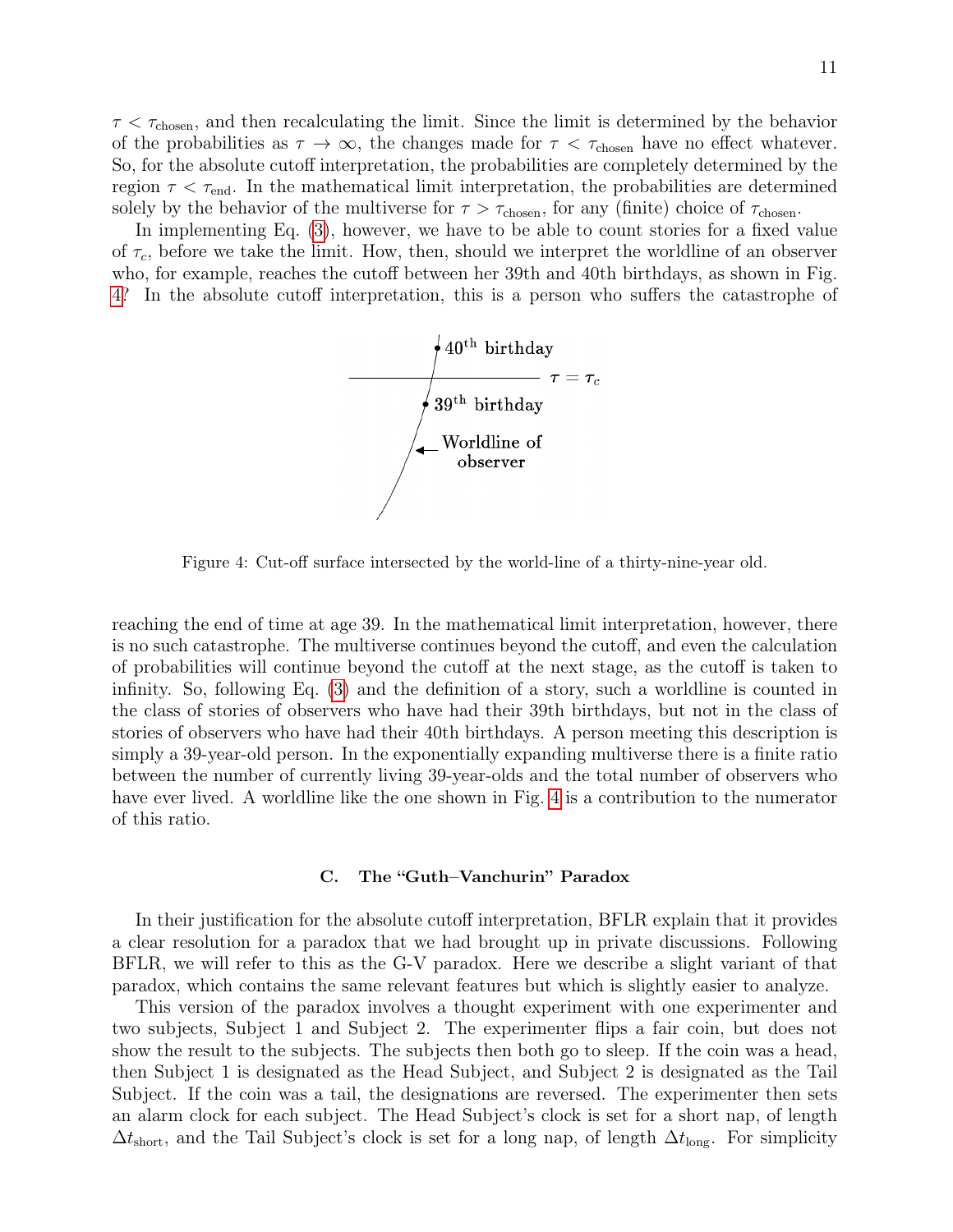of language, we will refer to  $\Delta t_{\text{short}}$  as one "minute," and  $\Delta t_{\text{long}}$  as one "hour" (See Fig. [5\)](#page-11-0).



<span id="page-11-0"></span>Figure 5: Sleeping periods in the G-V experiment.

We will refer to  $\Delta t_{\text{long}} - \Delta t_{\text{short}}$  as "59 minutes." We assume that the universe expands by a factor  $Z$  during the 59 minutes between the two intervals, where  $Z$  is distinguishable from one. In fact, for purposes of discussion, we will adopt the assumption that  $Z \gg 1$ . We will also assume for simplicity that  $Z$  has the same value everywhere in the multiverse.<sup>3</sup>

The thought experiment becomes a paradox when we imagine that a subject wakes up, with no information about how long he slept, and is asked the probability that he is the designated Head Subject, who had slept for one minute. The intuitive answer would be 50%, since it was determined by the flip of a fair coin, but this is not what the global time cutoff measure gives (See Fig. [6\)](#page-11-1). To apply the global time cutoff measure, one must count



<span id="page-11-1"></span>Figure 6: Counting experiments in the G-V paradox.

the number of awakenings from one-minute naps and from one-hour naps in the sample

<sup>&</sup>lt;sup>3</sup> This version of the paradox differs from the original by introducing the second subject. In this version the short and long nappers are not merely statistically equal in number, but are paired one to one, which allows a slightly simpler discussion. From the point of view of either subject, however, it is no different from the original version.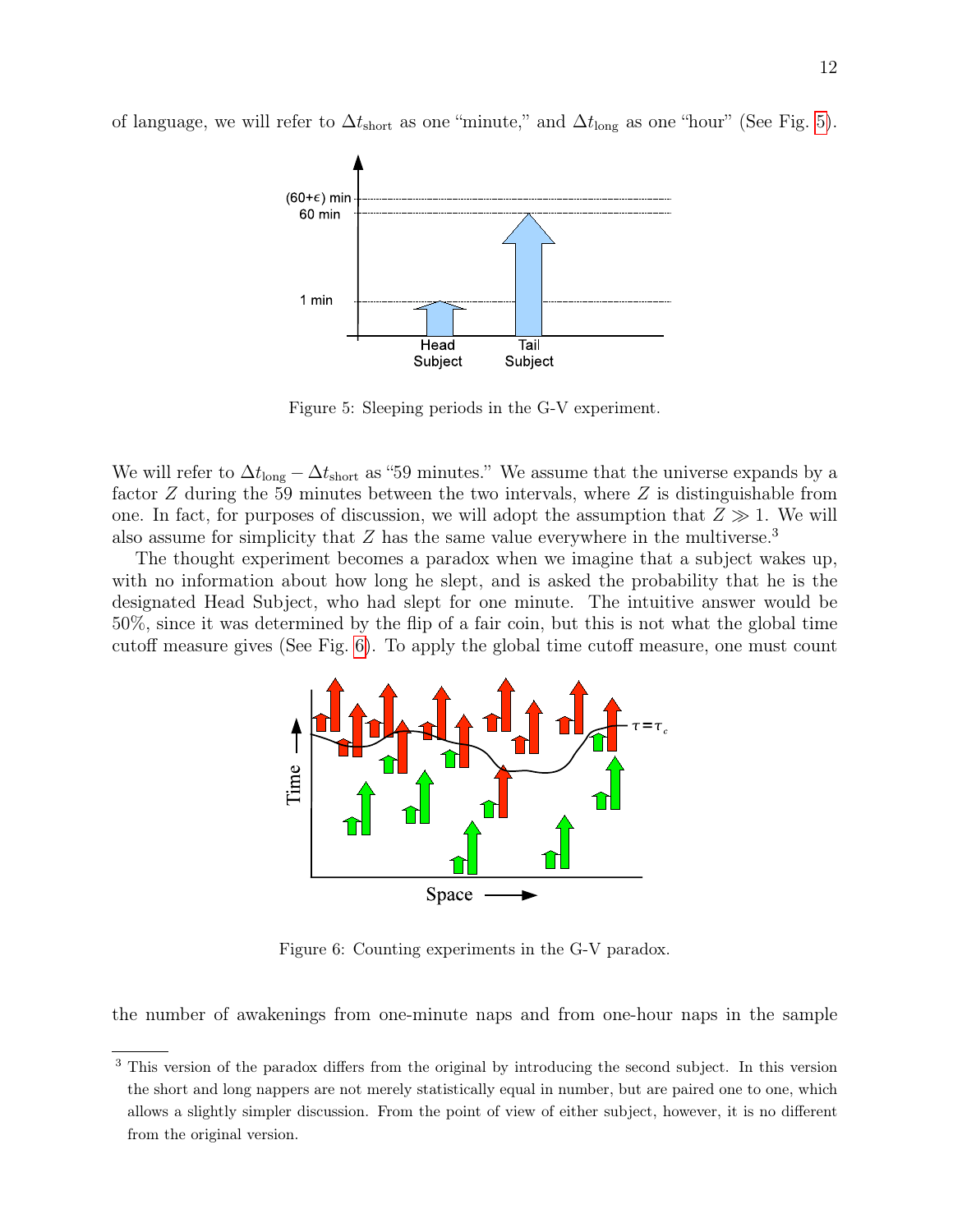spacetime region (lighter, or green arrows). But the number of one-hour naps (long arrows) is equal to the number of experiments that started more than one hour before  $\tau_c$ , while the number of one-minute naps (short arrows) is equal to the number of experiments starting more than one minute before  $\tau_c$ . The exponential expansion implies that there are Z times as many awakenings from short naps, so the probability of being the Head Subject is not 50%, but instead  $Z/(Z+1)$ , which can be very close to 1.

Thus, according to the global time cutoff measure, the probability of the outcome of the coin flip is no longer 50/50 when the subject awakes, but instead it has become more probable that the outcome was the one that led to the one-minute nap. If we imagine  $Z \gg 1$ , then when the subject wakes up he can be almost certain that he is waking from a short nap.

To make things sound even more bizarre, suppose that when the subject wakes up he is not told the outcome of the coin or the length of his nap. Suppose instead he goes back to sleep, this time being told that he will be awakened at  $60+\epsilon$  minutes after the original coin toss, regardless of the outcome. When he awakes, he is again asked what is the probability that his original nap was the short one. Now, according to the global time cutoff measure, we count all events in which the subject wakes up for the second time, which is always  $60+\epsilon$ minutes from the start. This time there is no bias imposed by the measure. Even though the subject was almost sure when he woke up the first time that he was awakening from a short nap, now he concludes that the probability is 50%, as he had thought immediately after the coin flip.

These results seem strange, but BFLR point out that they are perfectly understandable if we interpret the cutoff as a physical end of time. In that case, when the subject goes to sleep, he has no guarantee that he will wake up. Perhaps the end of time will occur while he is asleep, and then it is all over. Thus he learns something clearly new when he awakes: he learns that time has not ended yet. This is more likely to be the case if he is awakening from a one-minute nap than if he is awakening from an hour nap, so the enhanced probability of the short nap is implied by a straightforward conditional probability calculation. If he goes to sleep for a second time and is awakened at  $60+\epsilon$  minutes from the start, he has to recalculate the conditional probabilities. Now he knows that it is  $60+\epsilon$  minutes after the coin flip and time has not ended, but the probability for that is independent of the outcome of the coin flip. The conditional probability is now unbiased, so it is 50%.

We agree that the G-V paradox can easily be understood if the global time cutoff is taken as a physical end of time. However, we will argue that it can also be understood — although in a more subtle way — in the mathematical limit interpretation. Before describing this argument, however, we will first review some basic facts about the properties of probabilities defined on infinite sets.

# IV. PROBABILITIES ON INFINITE SETS

Suppose we consider the sequence of integers in their normal order,

<span id="page-12-0"></span>
$$
S = (1, 2, 3, \dots). \tag{12}
$$

Suppose further that we are given some bounded function  $f(n)$  defined on the integers. An example of such a function might be the function which distinguishes the even integers,

$$
f(n) = \begin{cases} 1 & \text{if } n \text{ is even} \\ 0 & \text{if } n \text{ is odd.} \end{cases}
$$
 (13)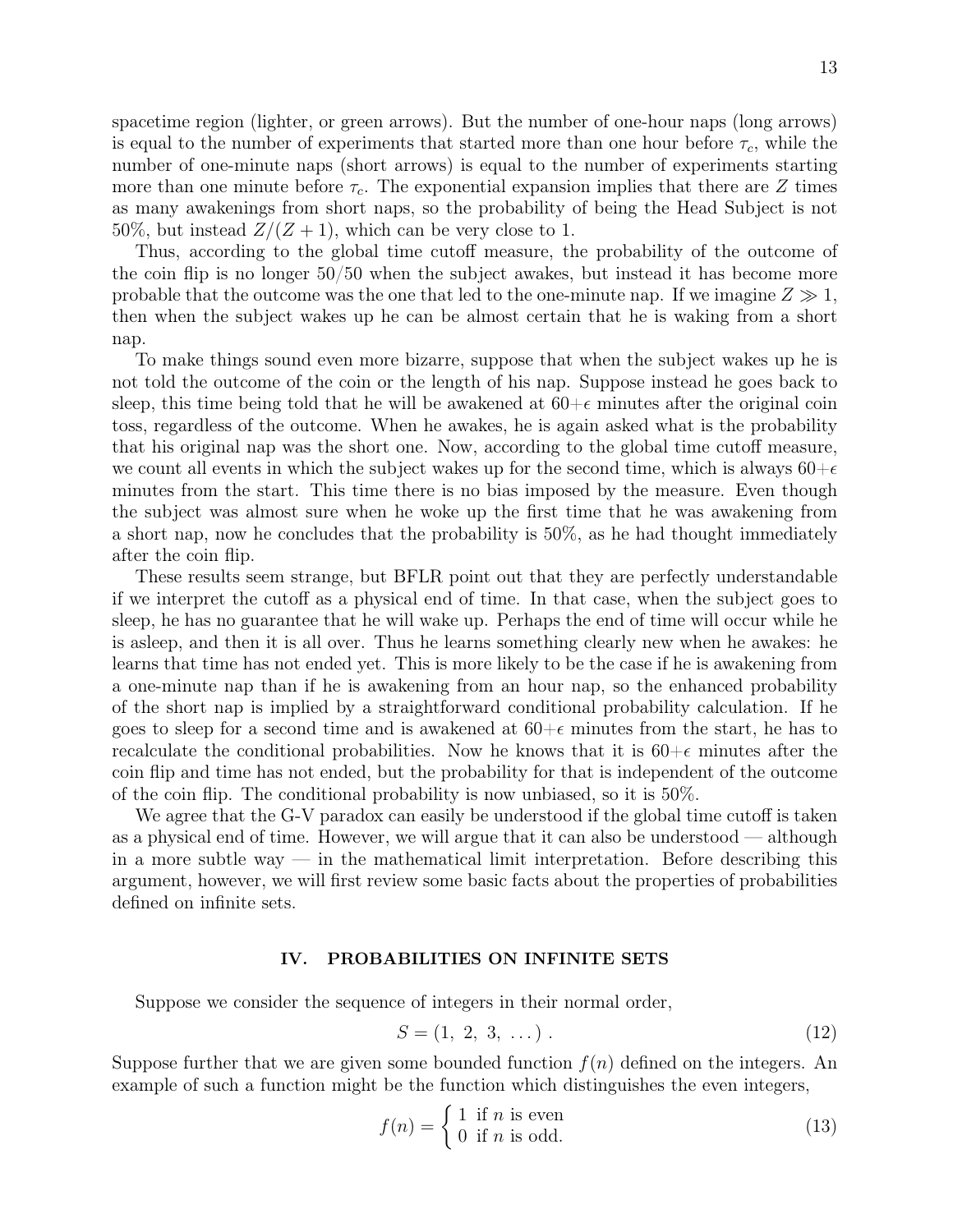If we could define  $\langle f(n) \rangle$ , the average value of  $f(n)$ , then we have defined the fraction of integers that are even. This question is famously ill-defined, so there is no unique answer, but it is nonetheless possible to define a procedure which makes the answer unique. In particular, one simple choice is what we will call the sequential cutoff measure, in analogy to the global time cutoff measure. Specifically, we can define

<span id="page-13-1"></span>
$$
\langle f(n) \rangle \equiv \lim_{N \to \infty} \frac{1}{N} \sum_{n=1}^{N} f(n) = \frac{1}{2} \,. \tag{14}
$$

This gives a unique answer, but the uniqueness depends on processing the integers in their standard sequential ordering, S. It is well-known, however, that one can reach a different conclusion by ordering the integers by starting with the first two odd integers, then listing the first even integer, then the next two odd integers, then the next even integer, etc.:

<span id="page-13-3"></span>
$$
K = (1, 3, 2, 5, 7, 4, 9, 11, \dots). \tag{15}
$$

Every integer occurs once and only once on this list, so it represents a re-ordering of the set of all integers. If the sequential cutoff measure is applied to this sequence, then

<span id="page-13-2"></span>
$$
\langle f(n) \rangle \equiv \lim_{N \to \infty} \frac{1}{N} \sum_{n=1}^{N} f(K_n) = \frac{1}{3}, \qquad (16)
$$

where  $K_n$  denotes the  $n<sup>th</sup>$  integer in the sequence K. Thus, the sequential cutoff measure defines the fraction of integers that are even for any particular ordering of the integers, but the answer depends on the ordering.

To illustrate the relevance of the sequential cutoff measure, we quote an important mathematical theorem, discovered by Émile Borel [\[30\]](#page-31-9) in 1909, that makes use of it. The theorem is a special case of the Strong Law of Large Numbers. Consider a real number  $r$  in the range  $0 < r < 1$ . Such a number can always be expanded as a binary fraction, which is an infinite sequence of 0's and 1's, such as

$$
r = 0.11010001011 \ldots
$$

If we let  $B_n$  denote the n'th binary digit after the point, then the fraction  $\Phi(r)$  of digits that are 1's can be defined by the sequential cutoff measure as

<span id="page-13-0"></span>
$$
\Phi(r) \equiv \lim_{N \to \infty} \frac{1}{N} \sum_{n=1}^{N} B_n . \qquad (17)
$$

 $\Phi(r)$  is a real number that ranges from 0 to 1, depending on the argument r. We might expect that values at or near  $1/2$  would be preferred, since there is no reason why a given digit should be more likely to be a 1 than a 0. Suppose we consider the set of all real numbers r between 0 and 1 for which  $\Phi(r)$  is exactly equal to 1/2. The theorem states that the Lebesgue measure of this set is 1. That is, except for a set of measure zero, every real number has exactly half 0's and half 1's in its binary expansion, as defined by the sequential cutoff measure of Eq. [\(17\)](#page-13-0).

Our basic point is that mathematicians have had over a century of experience with what we are calling the sequential cutoff measure, and they have not found any inconsistencies.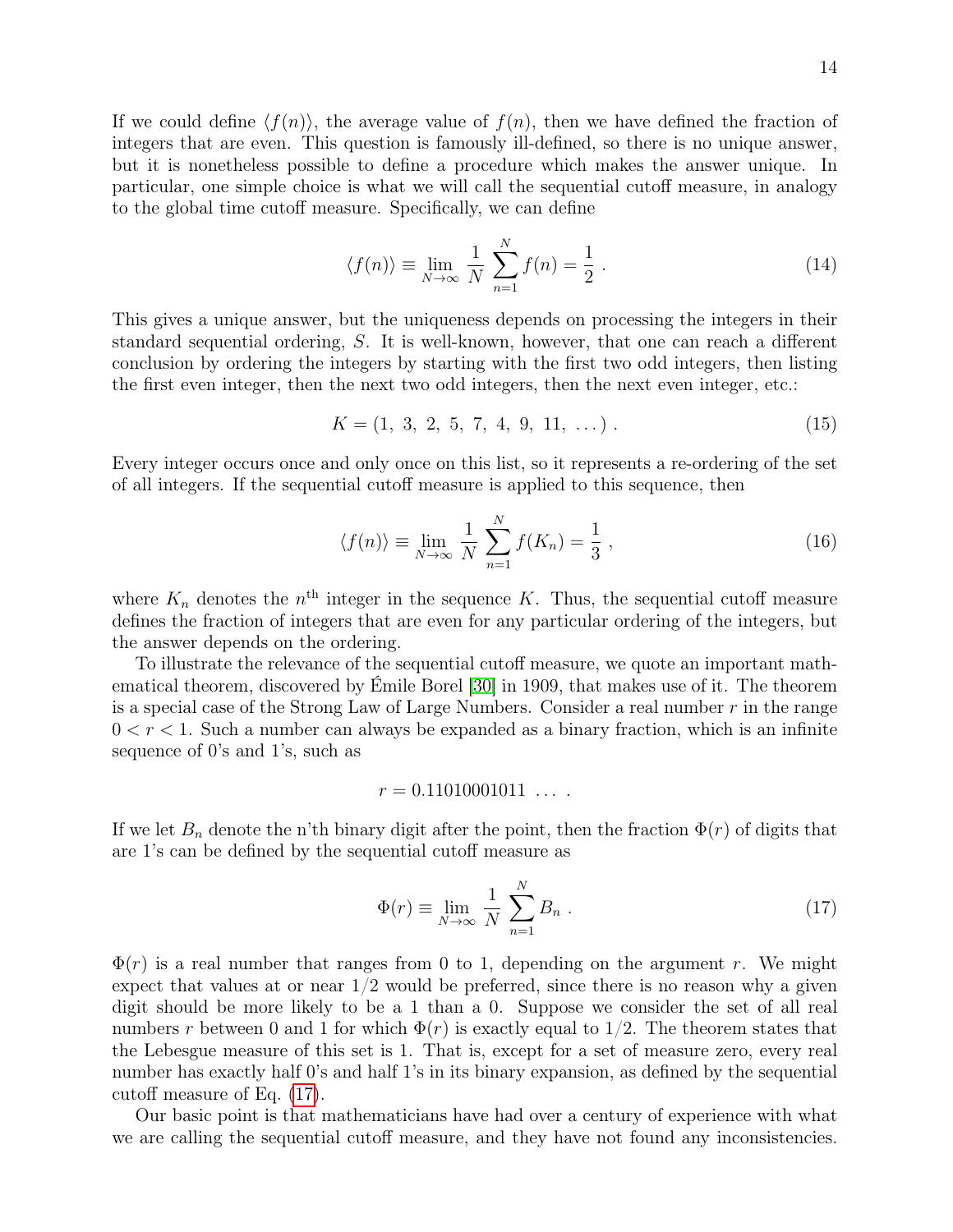No one has argued that the use of this definition requires a maximum possible integer. At any stage in the calculation of the limit one is considering only a finite set of  $N$  integers, with a maximum integer  $N$ , but in the limit the notion of a maximum integer disappears. The global time cutoff measures are based on essentially the same idea, where the sum over functions of integers in the sequence is replaced by the sum over stories in the multiverse, ordered by the global time of their occurrence.

BFLR argue that the cutoff in a global time cutoff measure cannot be claimed to disappear in the limit, since a nonzero fraction of observers survive until the cutoff, even as  $\tau_c \to \infty$ . It is true that a nonzero fraction of observers survive until  $\tau_c$  for any  $\tau_c$ , but we question whether this statement implies that any observer sees the end of time.

In considering whether the nonzero-fraction statement implies an end of time, it is useful to consider the analogous question for the integers, where we have more experience. For the integers and the sequential cutoff measure, we will find that the fraction of integers that are within some fixed distance from the cutoff will go to zero as  $N \to \infty$ , so the situation at first looks different. But this is not the only question that can be asked. Suppose we ask what fraction of the integers are so large that they cannot be doubled without exceeding the cutoff N. That fraction will approach  $1/2$  in the limit as  $N \to \infty$ . Does this statement imply that there is an end to the integers, and that half of the integers are so large that they cannot be doubled? Of course not, since we know from the Peano axioms that there is no end to the integers. The statement merely implies that as the limit is taken in evaluating Eq. [\(14\)](#page-13-1), at any stage half of the integers included in the sum are larger than  $N/2$ . But N is not the largest integer; it is simply a variable that is introduced to define a limiting process. Once the limit is taken, there is no integer which is so large that it cannot be doubled. Similarly, as the limit  $\tau_c \to \infty$  is taken in Eq. [\(3\)](#page-6-0), a fixed fraction of all births included in the sum will occur at a time later than  $\tau_c - \Delta \tau$ , where  $\Delta \tau$  is an observer lifetime. But, like the variable N in Eq. [\(14\)](#page-13-1),  $\tau_c$  in Eq. [\(3\)](#page-6-0) is simply a variable that is introduced to define a limiting process. Once the limit is taken, there will be no observers who reach the end of time, just as there are no integers so large that they cannot be doubled. An end of time will occur only if the multiverse model itself has been modified to end at some specific time.

# V. RESOLUTION OF THE GUTH-VANCHURIN PARADOX

### <span id="page-14-0"></span>A. Step by step construction

Now we can describe our understanding of the Guth-Vanchurin paradox, in the context of a regularization procedure that manifestly does not incorporate an end of time. We believe that the best way to understand the thought experiment is to build it up in stages, one stage at a time.

As a first stage, let us consider the experiment with the subjects left out. There is only the experimenter. Since the flip of the coin was used only to assign head and tail designations to the subjects, we can also leave out the coin. We will assume, however, that the experimenter still sets two alarm clocks, one for one minute, and one for one hour. She also writes, but does not submit, two reports. The first, which we call the head report, announces that it is time for the Head Subject to wake up. The second, the tail report, announces the awakening of the Tail Subject. The subjects are not present, but when the first alarm clock goes off, the experimenter sends the head report to the arXiv. When the second alarm clock rings, she sends the tail report. Each experiment results in one head report and one tail report,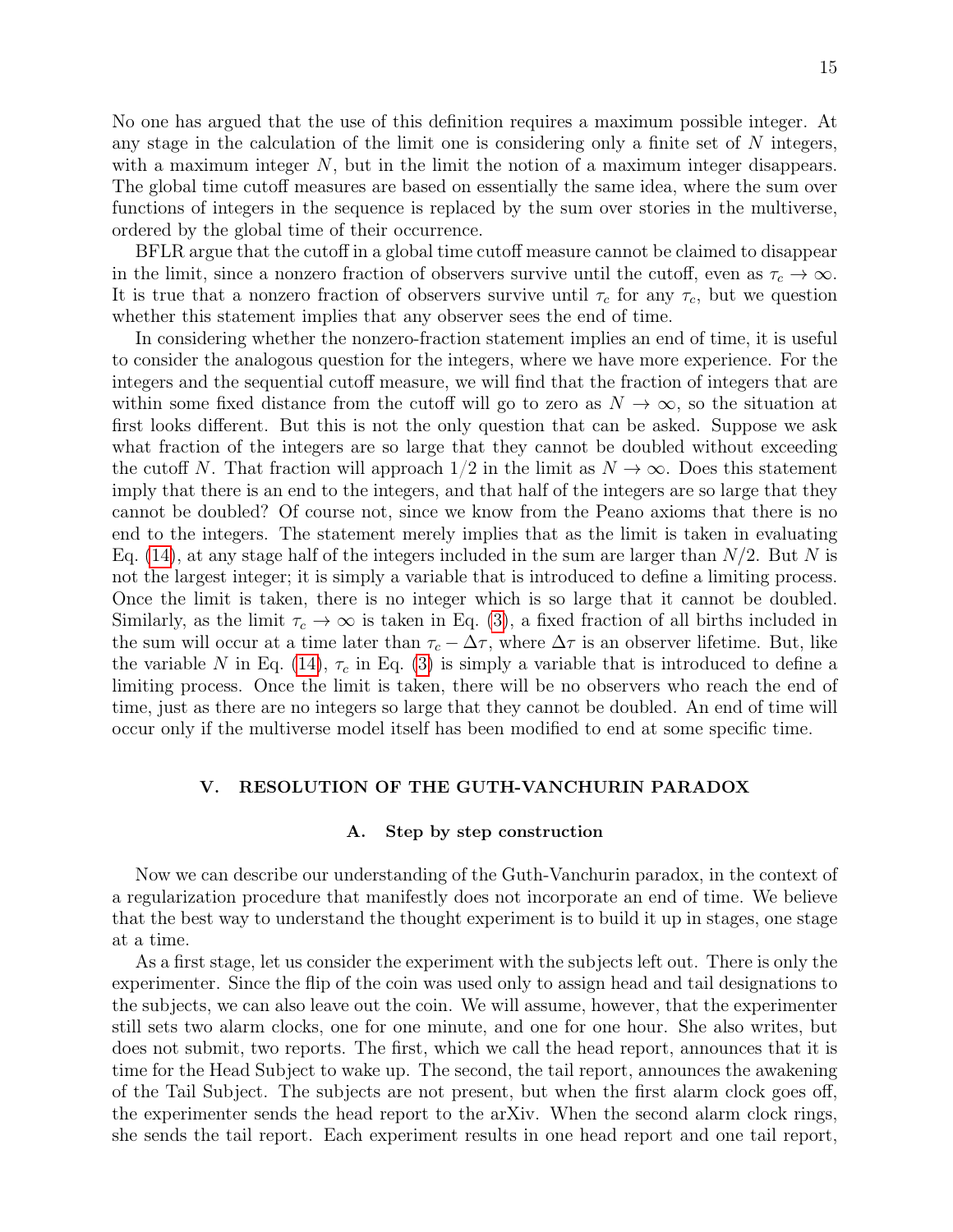but the head report is submitted 59 minutes earlier.

At this stage there are no random elements in the description, and no need to discuss a probability measure, but there is already a peculiar consequence. If we imagine that experiments of this type are occurring throughout the multiverse, then the total rate of arrival of head reports at all the arXivs of the multiverse will be equal to the rate of experiments that began one minute earlier, while the rate of arrival of tail reports will be equal to the rate of experiments that started one hour earlier. The rate of arrival of head reports is therefore larger by the factor  $Z$ , the expansion factor of the multiverse corresponding to 59 minutes:

<span id="page-15-0"></span>Rate of arrival of head reports =  
\n
$$
Z \times
$$
 Rate of arrival of tail reports. (18)

The result here may seem counter-intuitive, but it is purely a matter of counting, and it is an unavoidable feature of exponentially expanding systems. The rate of observation of a given outcome can be biased by a time delay in the reporting. Even though the head and tail reports are created in matched pairs, the head reports arrive at the arXiv at a rate that is Z times larger than the rate for tail reports. This result is independent of the probability measure, although it does depend on the choice of a global time variable  $\tau$  which is used both to measure  $Z$ , and to clock the rate of arrivals. This time delay bias is of course just an example of the youngness bias discussed in Sec. [III A.](#page-8-1)

As a second stage, we can introduce a probability element by considering a fictional multiversal arXivist, who records the arrival of all the reports to all the arXivs in the multiverse (or at least all the reports in the sample spacetime region of the mathematical model of the multiverse). When a report is posted, the arXivist learns about it immediately, at the same value of the global time coordinate  $\tau$ . (The reader may be shocked by our gross disregard for the limits imposed by the speed of light, but remember that we are discussing the consistency of a measure that from the beginning has been based on the statistics of counting all events up to a final cutoff time  $\tau_c$ . Such calculations can in principle be done in the mathematical model of the multiverse, even if they would be physically impossible in the real multiverse. In discussing the consistency of the probabilities defined in such a global time cutoff measure, it makes sense to consider hypothetical observers who have access to the same information that is being used to define these probabilities.) Suppose the arXivist is asked to determine the odds that a given report, chosen randomly from the stream of reports arriving at the arXiv, is a head report. Since the arXivist knows that the report was chosen randomly from a stream in which the relative rates of arrival of head and tail reports is given by Eq.  $(18)$ , he would conclude that a head report is Z times more likely than a tail report. The probability is well-defined despite the fact that he will see an infinite number of reports over time, because the ordering in which he sees them is fixed. The probability that the  $N<sup>th</sup>$  report he receives is a head, for any N, is a well-defined calculation for which the answer approaches  $Z/(Z+1)$  for large N. The arXivist would attribute the asymmetry between head and tail reports to the observational bias described in the previous paragraph. Since heads and tails are reported with different time delays, the one with the shorter time delay is observed with higher probability. The deviation of the probability from 50% has nothing to do with anybody falling asleep or waking up, but is simply a consequence of the experimental protocol, which prescribes different time delays for head and tail reports.

Before we go on, let us look a bit more into the question of how probabilities can change. Immediately after the reports were written, a random report would have an equal chance of being a head or a tail. How can it be, then, that the probability is  $Z:1$  in favor of head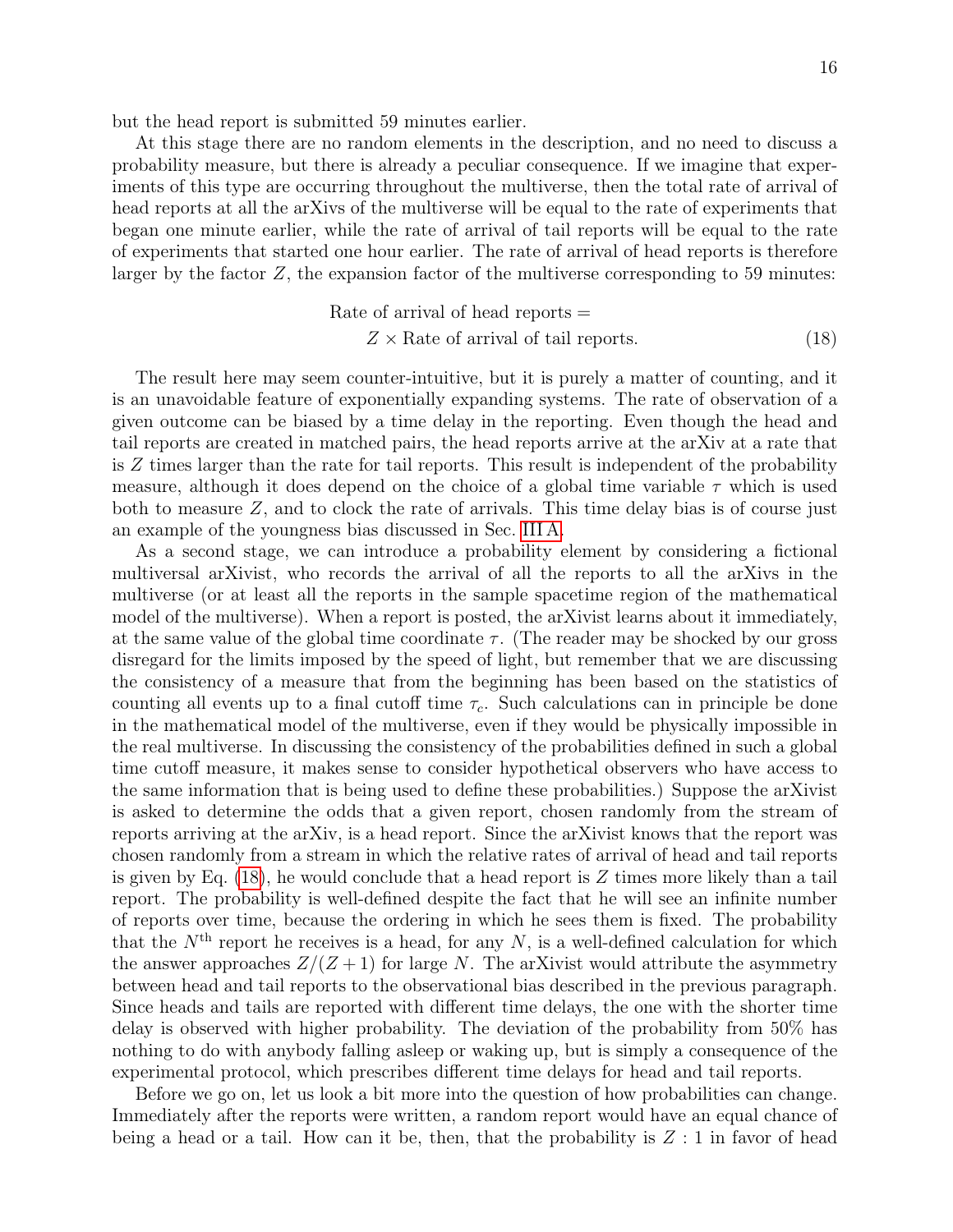reports when they arrive at the arXiv? The answer, we would argue, is exactly the same as the difference in the expectation values calculated in Eqs. [\(14\)](#page-13-1) and [\(16\)](#page-13-2). The statistics of infinite sets can depend on their ordering.

We can make the correspondence explicit by imagining that all the reports written in the multiverse are numbered according to the global time at which they are written, with the head report being numbered by convention ahead of the tail report that is written at the same time. The list of all reports, each described by its number with a subscript to indicate heads or tails, would then look like:

<span id="page-16-0"></span>
$$
1_H, \ 2_T, \ 3_H, \ 4_T, \ 5_H, \ \ldots \ . \tag{19}
$$

However, since the head reports reach the arXiv faster, the listing in the order of arrival might look instead like

<span id="page-16-1"></span>
$$
1_H, 3_H, 2_T, 5_H, 7_H, 4_T, 9_H, 11_H, \ldots
$$
\n
$$
(20)
$$

The change in the fraction of reports that are head reports is, in this construction, identical to the change in the fraction of integers that are odd, as the integers are re-ordered from Eq. [\(12\)](#page-12-0) to Eq. [\(15\)](#page-13-3).

BFLR discuss the probabilities of short naps, in the G-V thought experiment, in the following terms: "... there are two reference classes one could consider. When going to sleep we could consider all people falling asleep; 50% of these people have alarm clocks set to wake them up after a short time. Upon waking we could consider the class of all people waking up; most of these people slept for a short time. These reference classes can only be inequivalent if some members of one class are not part of the other. This is the case if one admits that some people who fall asleep never wake up, but not if one insists that time cannot end."

The logic used by BFLR would certainly be compelling if we were talking about finite reference classes. However, when infinite classes are involved, the logic no longer holds. The lists in Eqs. [\(19\)](#page-16-0) and [\(20\)](#page-16-1) both describe the same set, the set of all integers, and hence the same reference class. There are no members of one class that are not part of the other. Yet the second list looks like 2/3 of its elements are heads, a conclusion that can be made precise by the sequential cutoff measure.

To complete the buildup of the G-V thought experiment, we can add in the subjects. Now the alarm clocks both wake their corresponding subjects, and trigger the sending of their corresponding reports. We can describe this compactly by imagining that the head and tail reports are each written to CD's, with the head report placed under the pillow of the Head Subject, and the tail report under the pillow of the Tail Subject. Upon being awakened by the alarm clock, the subjects have been instructed to put the CD into their computer and send the report to the arXiv.

In addition, the subjects upon awakening are asked the probability that they had a short nap, or equivalently the probability that the report on their CD is a head report. But the knowledge that the subject has, in this situation, is essentially identical to the knowledge that the arXivist has when he receives the report. They both know the experimental protocol, but they know nothing about the particular report that would make it any different from any other report. The arXivist concluded unambiguously that the probability of a head report is  $Z/(Z+1)$ , but the situation for the subject is not so clear. The arXivist knew that he would receive all reports and he knew in what order he would receive them, but the subject has only one CD and must choose a measure in order to determine a probability. If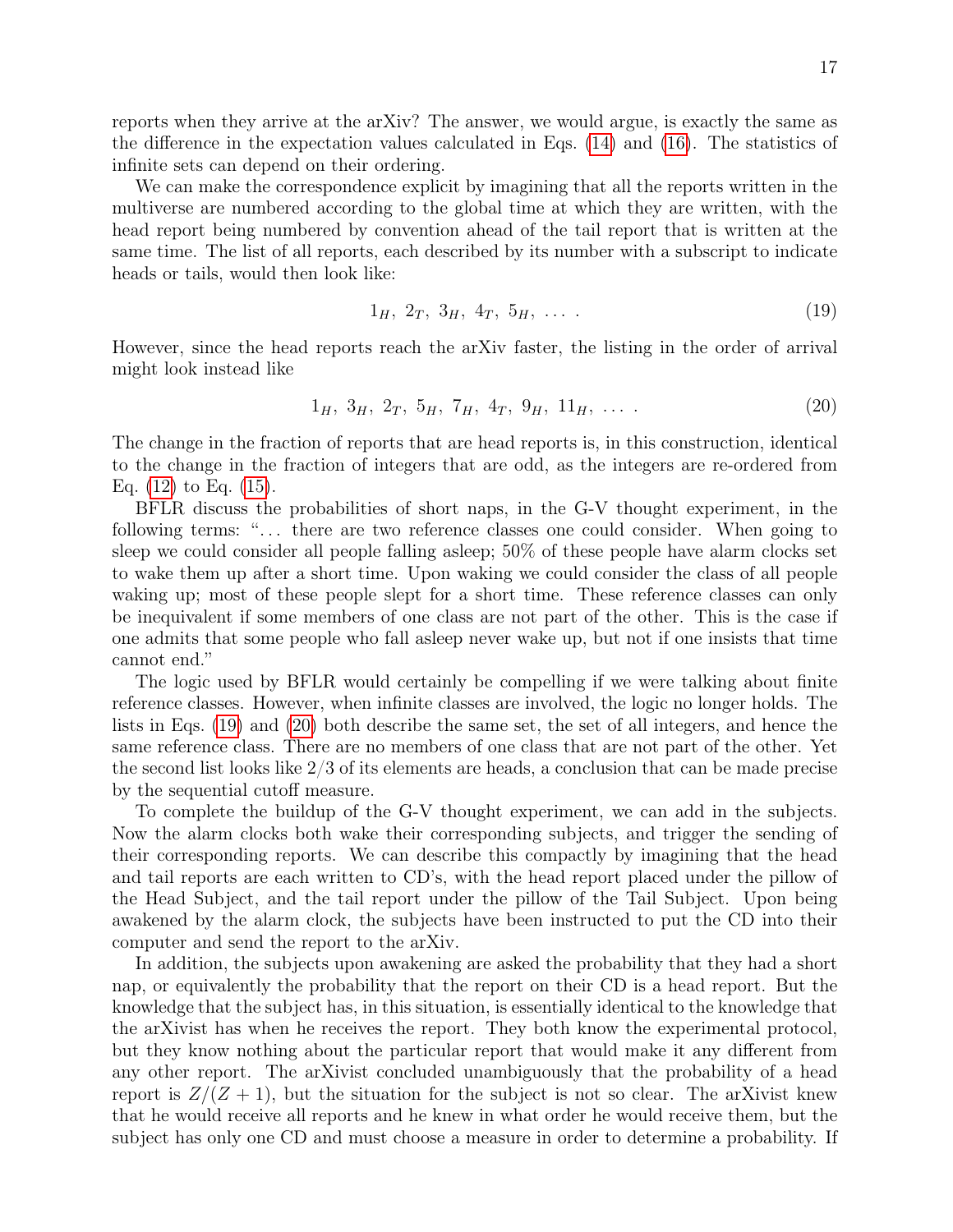the subject chooses to use the global time cutoff measure based on the global time variable  $\tau$ , then he will calculate the total number of head and tail reports arriving at all the arXivs in the multiverse before some cutoff time  $\tau_c$ , and he will reach the same conclusion as the arXivist: the odds are  $Z:1$  in favor of the shorter nap. We cannot argue that this is what the subject will do, or that it is what he should do. We are not trying to argue that any particular measure is correct. However, if he decides to use this method to determine probabilities, then we should not have any trouble understanding his logic. He is simply taking the statement about frequencies in Eq. [\(18\)](#page-15-0), and using this to infer a probability. As was the case for the arXivist, the deviation of the probability from 50% has nothing to do with anybody falling asleep or waking up, but is simply a consequence of the experimental protocol, which prescribes different time delays for head and tail reports. Provided that the subject has chosen to use this measure, he would have concluded as soon as he learned the experimental protocol that the odds would be  $Z:1$  in favor of the shorter nap.

Finally, let us consider what happens if the subject is not told the outcome when he wakes, but instead is put back to sleep until  $60+\epsilon$  minutes from the original coin toss. During the brief period of wakefulness before he goes back to sleep, the subject (assuming the global time cutoff measure) judges the odds to be  $Z:1$  in favor of being the Head Subject, with the short nap. But now the experiment is going to be done in reverse. If he is the Head Subject, he will be going to sleep for a 59-minute nap. If he is the Tail Subject, it will be a nap of length  $\epsilon$  minutes. Since the probability of observing a particular outcome is biased by the difference in time delays, the second nap — or time delay — will bias the probability in favor of being the Tail Subject. And since the time difference is again 59 minutes, the bias will again be a factor of Z. This extra bias will turn the  $Z:1$  odds back to 1:1, which agrees with the conclusion in Sec. [III C.](#page-10-1)

### B. Betting on the experiment as a test of consistency

It is certainly possible to talk about probabilities without betting, and physicists and mathematicians do that all the time. Nonetheless, it is sometimes useful to think about betting as a way of clarifying and double-checking our thoughts about probabilities. In particular, the G-V thought experiment introduces a situation where the time at which a hypothetical bet is to be paid can depend on the outcome, and that introduces an important issue that we have not yet discussed.

Our goal in discussing betting is simply to make sure that the probabilities are understood correctly. With that in mind, we should be aware that any real bettor will have personal preferences that will affect his betting. Some bettors might prefer the thrill of betting on long-shots, where the probability of winning is low but the payoff is large. Others might hate such bets. If there is a situation where alternative outcomes might lead to payoffs at different times, different bettors might have their own preferences about whether it is better to receive  $X$  now or  $Y$  tomorrow. One way of dealing with these differences would be to describe a precise model of the preferences of the bettor to be discussed. We, however, will avoid these issues by focussing only on determining the betting odds for which the bettor breaks even. That is, for what odds is the expectation value of the bettor's winnings equal to zero?

Since we are discussing events in an infinite multiverse, these expectation values are ambiguous until one chooses a probability measure. We should expect consistency only if we use the same measure throughout, which is what we will do. Once again, we are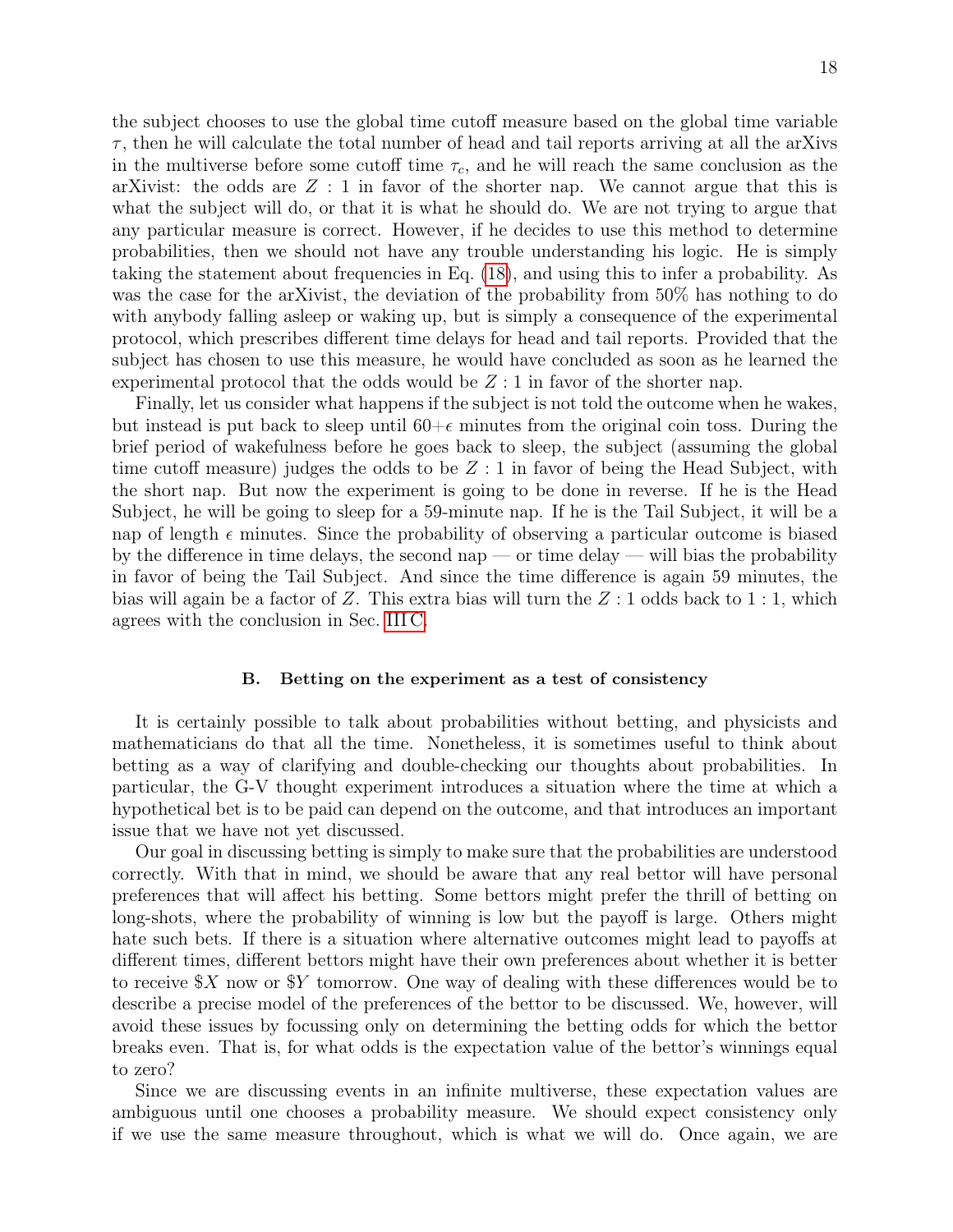only trying to show that the global time cutoff measures are consistent, not that they are necessarily correct.

Consider first what would happen if the subject were asked to make an immediate bet on whether he is assigned a head or a tail, at the time of the coin flip. By counting stories under the cutoff one would find equal numbers of head and tail assignments, so the break-even bet is 50/50. If the subject bets with even odds, he will break even. Note that if we are examining the break-even point, there is no loss in generality by assuming that the subject always bets on heads.

Now consider a second type of bet, in which the subject is asked to bet when he wakes up, with the understanding that the payoff would occur immediately after the bet is placed. Then, as discussed earlier, the subject would see the odds as  $Z$  to 1 in favor of heads, so his break-even bet would be to use these odds. That is, he would break even if he bets that he is paid one dollar if he is found to be the Head Subject, and he pays Z dollars if he turns out to be the Tail Subject.

To see that this bet implies no net gain or loss in the multiversal expectation value, imagine a multiversal statistician keeping track of all the events in the sample spacetime region, which ends at  $\tau = \tau_c$ . Every time a paper is posted to the arXiv, an experiment is completed and money changes hands. But the arrival rate of head reports will exceed that for tail reports by a factor of  $Z$ , which is exactly what is needed for the subjects to break even on their bets.

Note, by the way, that it does not matter whether the subject is asked to choose his bet before or after he goes to sleep. As soon as the nature of the experiment and the terms of the bet are described, the subject will conclude that this is a break-even bet.

Now consider a third type of bet, in which the payoff occurs at  $60+\epsilon$  minutes after the subject has gone to sleep. Thus, at the time of the payoff, the subject will have just woken up if he is the Tail Subject, and would have woken up 59 minutes earlier if he is the Head Subject. By counting events of each type in the sample spacetime region, we see that there are equal numbers of each outcome. The break-even betting odds are then even. Of course, to have a fair bet it is necessary that the bettor does not know the outcome when he places the bet. Thus, for this to be a fair bet, we might imagine that the subject is asked to place his bet before he goes to sleep. Alternatively, we might imagine that the subject is put back to sleep immediately after waking up the first time, as described in the last paragraph of the previous subsection. Either of these choices will allow a fair bet, and the subject will break even if he bets with even odds.

But now one might worry about the consistency of the bets of the second and third types: if the subject is almost sure that he is associated with heads when he wakes up, how can he think the odds are 50/50 at one hour after the experiment started?

It is fairly straightforward to understand these results from the point of view of a multiversal statistician, who is counting all the events that happen in the sample spacetime region, which ends at the cutoff. Let us try to simultaneously consider bets of the second and third types, as listed in Table [I.](#page-19-0) For the second type, the payoff is at the time of waking up, and the subject gains \$1 if he turns out to be the Head Subject, and loses Z dollars if he turns out to be the Tail Subject. For the third type, the payoff is  $60+\epsilon$  minutes after the coin was flipped and the subjects went to sleep, and the subject gains \$1 if he turns out to be the Head Subject, and loses \$1 if he turns out to be the Tail Subject. At any given time, there are three groups of subjects that the multiversal statistician should want to keep track of: (1) the Head Subjects who just woke up; (2) the Tail Subjects who just woke up; and (3)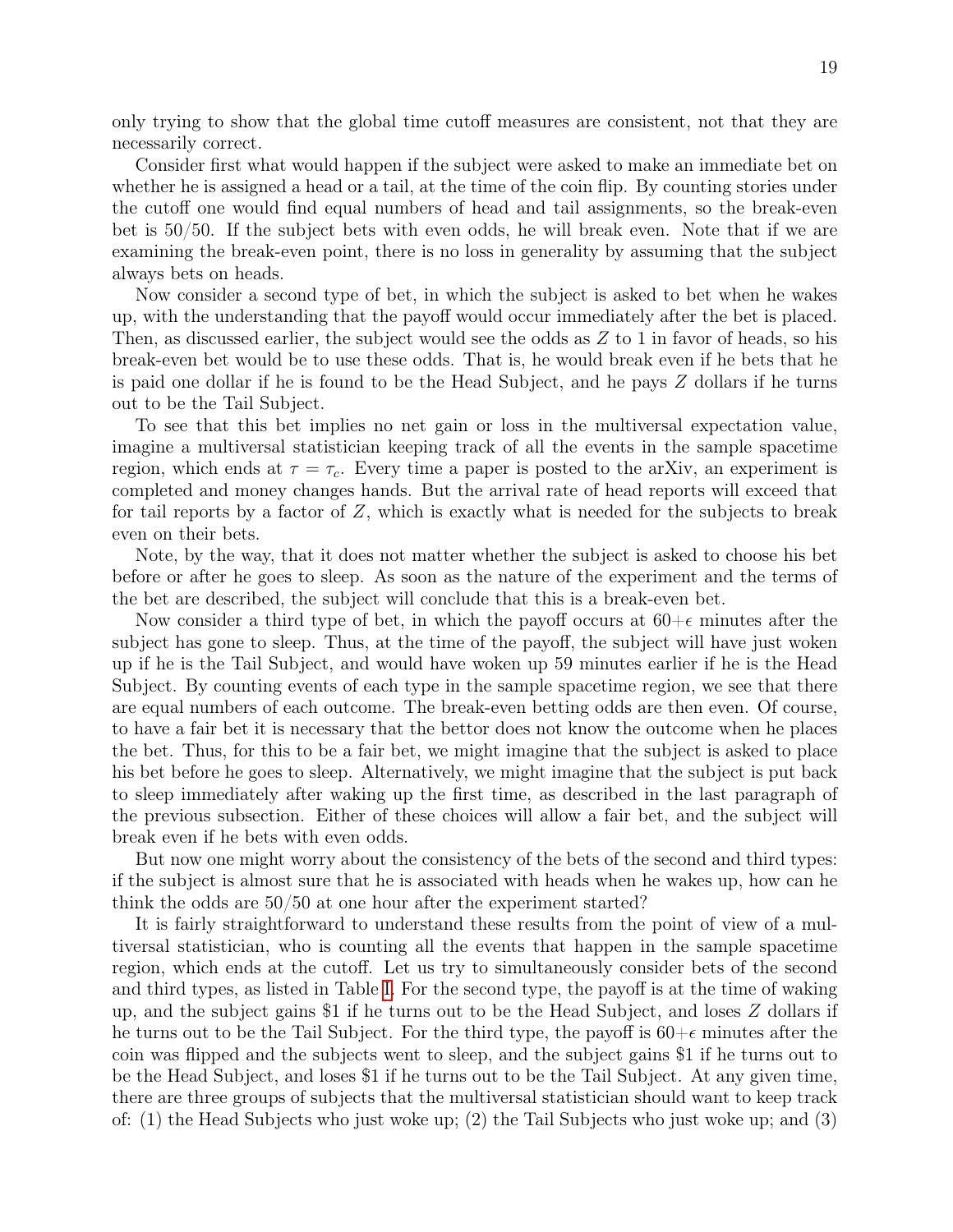| Groups:                                                                                                       | H Subjects<br>who just awoke | T Subjects<br>who just awoke | H Subjects<br>who awoke 59<br>mins ago |
|---------------------------------------------------------------------------------------------------------------|------------------------------|------------------------------|----------------------------------------|
| Relative Population:                                                                                          | Z                            |                              |                                        |
| Bet of 2nd type:<br>On waking, subject gains<br>\$1 if H, loses $Z$ if T                                      | $+ $1$                       | $-$ \$ $Z$                   |                                        |
| Bet of 3rd type:<br>At 1 hr $(+\epsilon)$ after coin<br>is flipped, subject gains<br>\$1 if H, loses \$1 if T |                              | $-$ \$1                      | $+\$1$                                 |

<span id="page-19-0"></span>Table I: Three groups that need to be counted in the sample spacetime region to determine the expectation value of the results of two kinds of bets. The bets are discussed in the text, and summarized in column 1.

the Head Subjects who woke up 59 minutes earlier. Group (1) is bigger than group (2) by a factor of  $Z$ , but group  $(3)$  is the same size as group  $(2)$ . For bets of the second type, the subjects in group (1) each gain \$1, while the subjects in group (2) each lose Z dollars. Thus the expectation value for the subject is to break even. For bets of the third type, subjects in group (2) each lose \$1, and subjects in group (3) each gain \$1, and again the expectation value is to break even. This pattern is stable over time; 59 minutes later the subjects of group (1) become the subjects of group (3) for the later time. They are just as numerous at the later time as they were at the earlier time, but at the later time they are outnumbered by the subjects in the new group  $(1)$  — the subjects associated with heads who are waking up at the later time. These subjects outnumber their counterparts from the earlier time by a factor of Z.

From the point of view of the subject, however, these results may seem rather surprising. But if the subject chooses to use the global time cutoff to determine his probabilities, he would do the same calculations as those of the multiversal statistician described above, and would reach the same conclusion. He would describe the change in the probability, between the bet of the 2nd type and the bet of the third type, as the result of the time delay bias that we discussed in the previous subsection. Whether the subject is required to declare his bet before he goes to sleep, or whether he is put back to sleep after waking up the first time, there is a differential time delay between the two bets. If he is the Head Subject, the third type of bet occurs 59 minutes after the 2nd type of bet. If he is the Tail Subject, there is no delay. In global time cutoff measure, whenever there is a different time delay for different experimental results, the observation of those results is biased by the time delay. If the subject has become accustomed to the time-delay bias, he would understand how bets of the 2nd type are consistent with bets of the third type.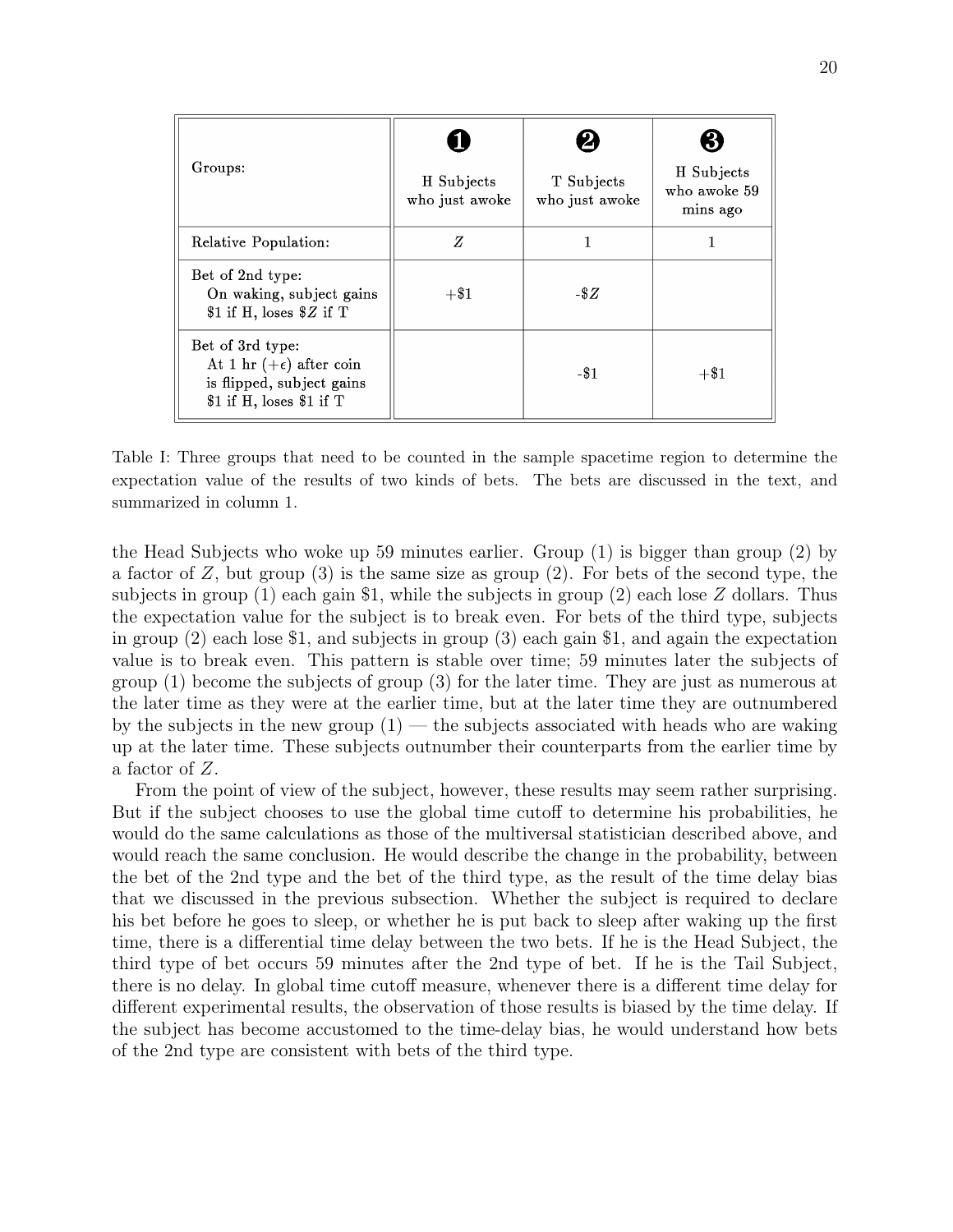#### C. What if the time of the payoff of a bet depends on the outcome?

We consider now the point of view of the experimenter. She is awake the whole time, so she always knows what time it is, and can observe the subjects whether they are asleep or awake. At one minute after the coin flip, she observes with certainty that the Head Subject wakes up, while the Tail Subject continues to sleep. If the subjects' real names are Rosencrantz and Guildenstern, then the experimenter would calculate, by counting stories in the sample spacetime region, that there is a 50% chance that Rosencrantz will be designated the Head Subject at the time of the coin flip, and also a 50% chance that Guildenstern will. At any other time, she would also calculate that each has a 50% chance of being the Head Subject. At one minute after the coin flip, she would find that Rosencrantz has a 50% chance of waking up, and a 50% chance of continuing to sleep. At one hour she would see with certainty that the Tail Subject wakes up, and with 50% probability it would be Rosencrantz, precisely in those cases in which Rosencrantz did not wake up at one minute. In short, none of these probabilities have been influenced by the multiverse. The experimenter can publish her results, but they will show no evidence for the multiverse or the measure. The enhanced probability of the short nap is relevant only to the subjects.

Suppose, then, that Rosencrantz offers to bet with the experimenter, betting that he will be the Tail Subject. The bet is to be paid off when Rosencrantz wakes up. Knowing the  $Z:1$  odds according to the global time cutoff measure, Rosencrantz proposes that he would pay the experimenter \$1 if he turns out to be the Head Subject, but the experimenter should pay him \$Z if he turns out to be the Tail Subject. From Rosencrantz's point of view, this is certainly a break-even bet, given the global time cutoff measure. But how does the experimenter view it?

If it is a break-even bet for Rosencrantz, it must be a break-even bet for the experimenter, too, as calculated by global time cutoff measure expectation values. The expectation value is calculated, after all, by simply counting transactions in the sample spacetime region. In each transaction, any gain for Rosencrantz is a loss for the experimenter, and vice versa. If the transactions average to zero for Rosencrantz, then of course they must also average to zero for the experimenter. But to the experimenter, there is a 50% chance that Rosencrantz will be the Head Subject, in which case the experimenter will receive \$1 at 1 minute after the coin flip. There is a 50% chance that Rosencrantz will be the Tail Subject, in which case the experimenter will have to pay  $Z$  at 1 hour after the coin flip. How is this breaking even?

If one looks at the Rosencrantz/experimenter transactions in the sample spacetime region, one sees that there are  $Z$  times as many \$1 payments from Rosencrantz to experimenter as there are \$Z payments from experimenter to Rosencrantz; the former happen at a time that is earlier by 59 minutes, so  $Z$  times as many fit under the cutoff. Thus, as an expectation value calculated in the global time cutoff measure, the experimenter does break even. The experimenter has a  $50\%$  chance of winning \$1 at 1 minute, and a  $50\%$  chance of losing \$Z at 1 hour, but in the youth-biased multiverse there are Z times more experimenters at 1 minute as there are at 1 hour.

From the experimenter's own perspective, having the opportunity to win \$1 at 1 minute or lose  $Z$  at 1 hour, each with 50% probability, may or may not sound attractive. She may have her own preferences about how desirable it is to have money sooner rather than later. If, however, there is a freely available banking system that lets her exchange money at some fixed interest rate, then she can evaluate this bet independently of her personal preferences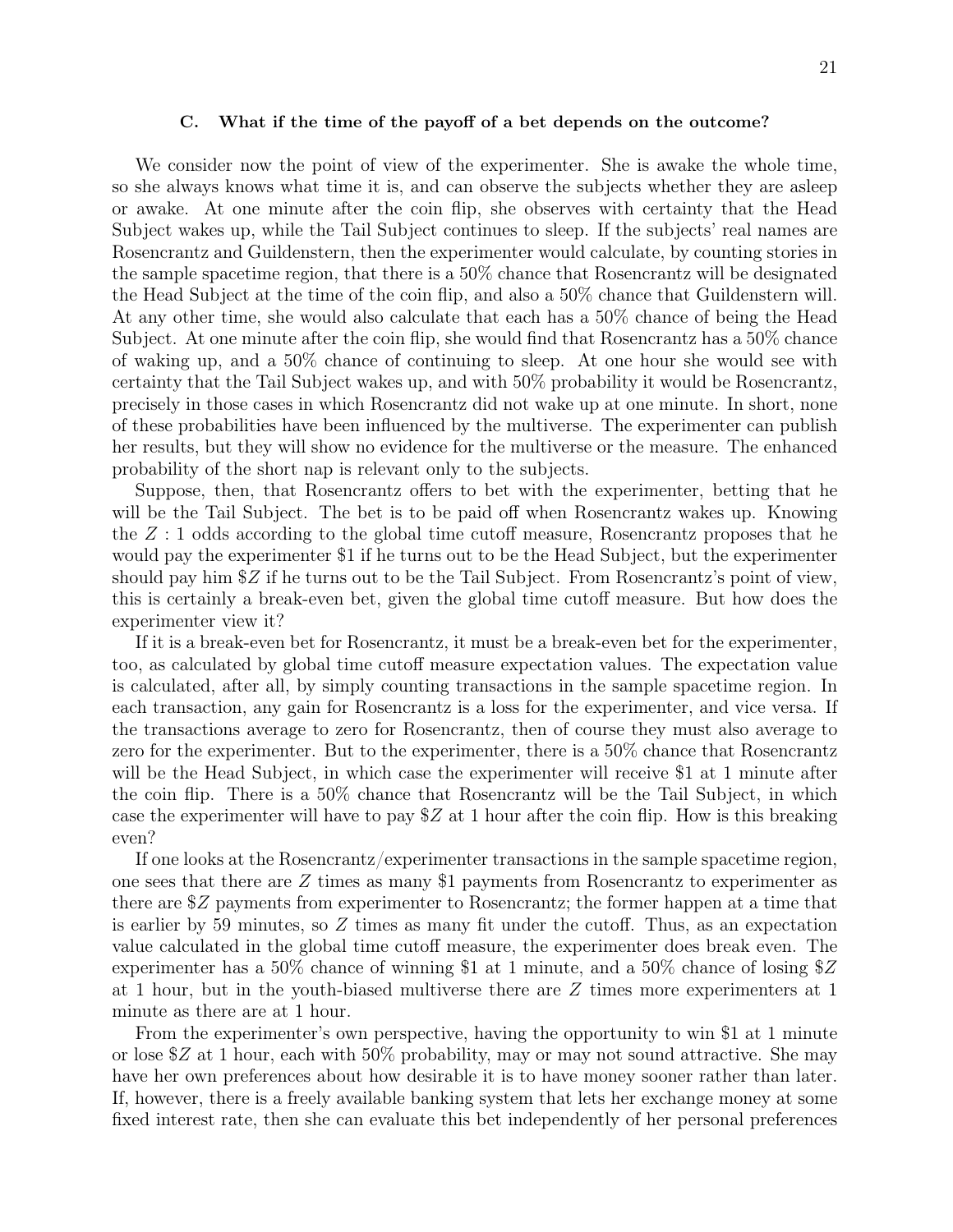for having money sooner vs. later. Suppose, for example, that accrued interest for 59 minutes increases the value of a deposit by a factor  $Z$ . Then the experimenter can settle the bet at 1 minute, if she chooses, by collecting the \$1 if she wins, or depositing  $\frac{8}{Z/Z}$  if she loses, so the bank account could pay the debt at the end of the hour. Alternatively, if she prefers to settle the bet at 1 hour, she can deposit the \$1 at one minute if she wins, and then at 1 hour she would either obtain  $\overline{\$Z\$$  from the bank, or pay  $Z\$ to Rosencrantz. Thus, for either of these choices, she would view this as breaking even if  $\overline{Z} = Z$ . This can be seen to be a general theorem:

Multi-Payoff-Time Betting Theorem: If a bet involves payoffs at a time that depends on the outcome, the break-even point for the global time cutoff measure can be found by assuming that the interest rate is equal to the multiversal expansion rate.

The above theorem serves to clarify an important point concerning experiments and the probabilities for their outcomes. When we specified the probability of the outcome of an experiment in Eq. [\(10\)](#page-8-2), we did not require that the different outcomes all end at the same time. The probabilities are defined by counting the number of stories under the cutoff, so stories that end earlier are favored. Suppose that we wish to bet on such an experiment, and we want to understand what the probabilities of Eq. [\(10\)](#page-8-2) are telling us about how to find the break-even odds. To use these probabilities directly, we have to assume that the payoff that would result for a particular outcome  $S_i$  would occur exactly when  $S_i$  ends, so that the frequency of the payoff (counted in the sample spacetime region) would match the frequency of the experimental result. If the payoff came earlier or later, its frequency in the sample spacetime region would be different.

So, when the experimenter thinks about his prospective bet with Rosencrantz, he can view the experiment in either of two ways, as shown in Fig. [7.](#page-21-0) We will call the losing outcome



<span id="page-21-0"></span>Figure 7: G-V experiment viewed with two different ending points.

 $S_1$ , where Rosencrantz wakes up after 1 hour, terminating the experiment. But the winning outcome could reasonably be described in either of two ways. In the first, which we will call  $S_2$ , Rosencrantz wakes up at 1 minute, and the experiment ends. In the second, which we will call  $S'_2$ , Rosencrantz also wakes up at one minute, but in this version the experiment is not considered over until one hour from the coin flip. Thus,  $S_2$  ends at 1 minute, while  $S_1$ and  $S'_{2}$  end at one hour. Since an experiment is described in Eq. [\(9\)](#page-8-3) as a union of outcomes,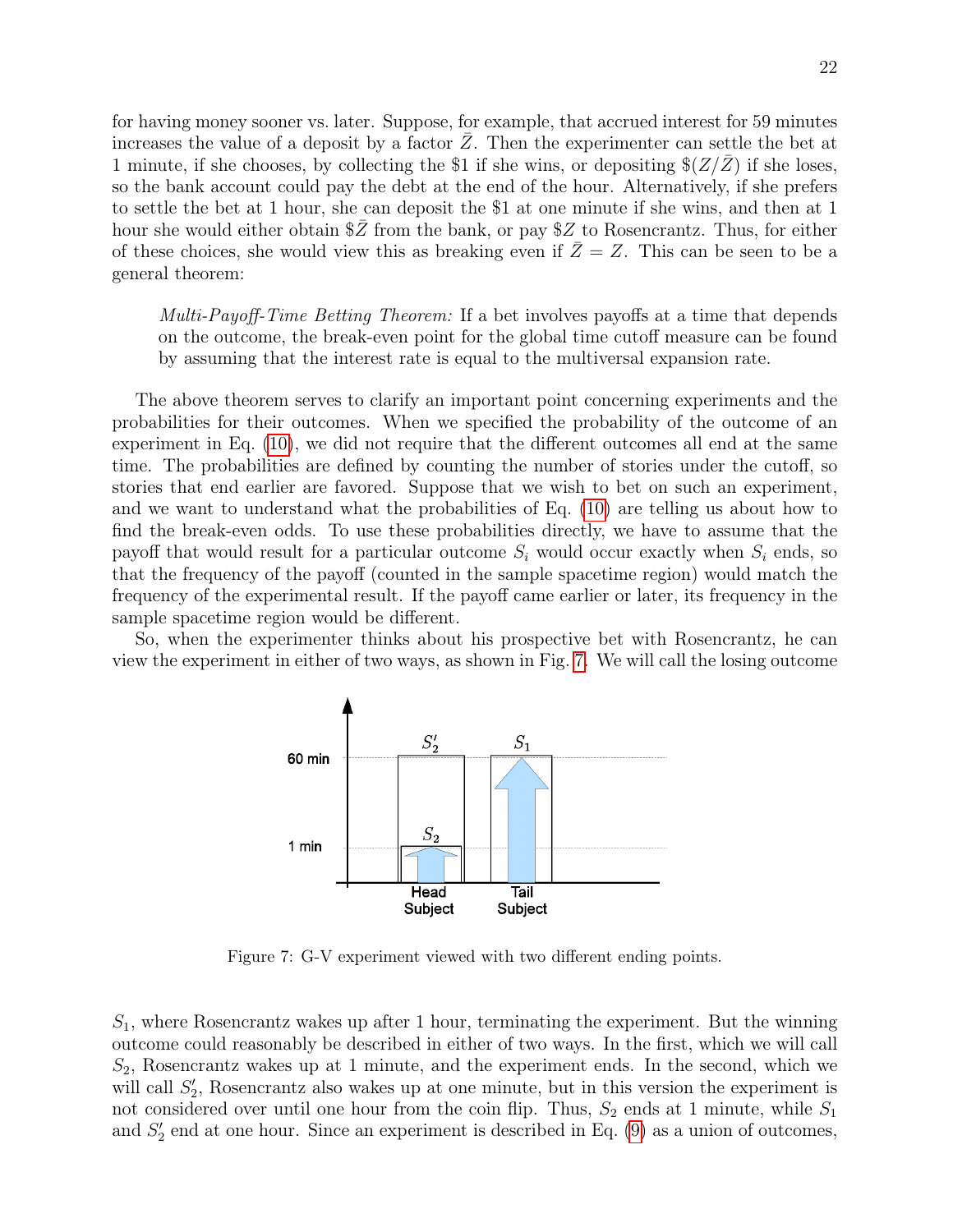the experiment can be described as either  $S_{\text{expt}} = S_1 \cup S_2$ , or as  $S'_{\text{expt}} = S_1 \cup S'_2$ . For  $S_{\text{expt}}$  the probabilities are  $Z:1$  in favor of outcome 2, while for  $S'_{\rm expt}$  the probabilities are 50/50. Both of these answers are right, but they are the answers to different questions. If the payoffs are to be made when the subject wakes up, then experiment  $S_{\text{expt}}$  is the right description, and the break-even bet is based on  $Z:1$  odds. If, however, the payoff is made at one hour after the coin flip, regardless of outcome, then  $S'_{\text{expt}}$  is the appropriate description, and the break-even bet is 50/50. Both Rosencrantz and the experimenter will agree that these are the break-even bets in both cases, according to the global time cutoff measure, and the two bets can be seen to be equivalent to each other by assuming that the interest rate is equal to the multiversal expansion rate.

The relevance of an interest rate equal to the multiversal expansion rate is perhaps made clearer by considering a fictional multiversal bank. The multiversal bank will freely lend money or accept deposits with an interest rate equal to the multiversal expansion rate. All transactions are assumed to be instantaneous in the global time coordinate  $\tau$  that is used to define the cutoff. While such a bank is clearly impossible, it is nonetheless interesting that, if such a bank did exist, it would break even according to the global time cutoff measure. Consider, for example, one-year certificates of deposit. On any given day, deposits of this type might total \$X. One year later these depositors will come back and collect  $Z \times$  \$X, where Z is the expansion factor of the multiverse over one year,  $Z = \exp(\lambda_c \times 1 \text{ yr})$ . But the universal exponential growth of the multiverse ensures that on the same day, deposits to the one-year certificate accounts will be  $Z$  times larger than the previous year, and hence  $Z \times $X$ , so the bank breaks even. On Earth this would be called a Ponzi scheme, but it is sound practice for a fictional multiversal bank. Money lending with an interest rate equal to the expansion rate will always break even in the global time cutoff measure.

Finally, we point out that the use of the global time cutoff measure does not in any way restrict the betting preferences that a person could choose. In the G-V thought experiment, while everyone should agree that the global time cutoff measure implies that the break-even odds for the experiment  $S_{\text{expt}}$  are Z : 1, everyone is also allowed to have his own betting preferences. Betting preferences and the calculation of probabilities are two independent issues. For example, Rosencrantz might be convinced that the global cutoff measure is correct, but his primary concern might not be the expectation value for the money exchange immediately after he wakes up. He might instead be saving to pay his rent, which might be due 60 minutes after the start of the experiment. Since he is interested in making predictions for the time when his rent is due, he would calculate the probabilities for experiment  $S'_{\text{expt}} =$  $S_1 \cup S_2'$ , which ends at the relevant time. The probability is then 50/50. Since the payoff is nonetheless scheduled to take place at 1 minute if he is the Head Subject, he will need to use an interest rate to convert this probability into a statement about break-even odds. If he knows that the actual interest rate available to him would increase the value of a deposit by a factor  $Z$  over 59 minutes, he would conclude that to break even by his personally preferred criterion, the odds should be  $\overline{Z}$  : 1 in favor of heads. For the special case  $\overline{Z}=Z$ this would be identical to experiment  $S_{\text{expt}} = S_1 \cup S_2$ , but otherwise they are different. But for any preference and for any available interest rate, the global time cutoff measure can be used to calculate the relevant expectation values so that Rosencrantz can decide how to bet. For the example discussed in this paragraph, the result is the same as what we would calculate without knowing anything about the multiverse.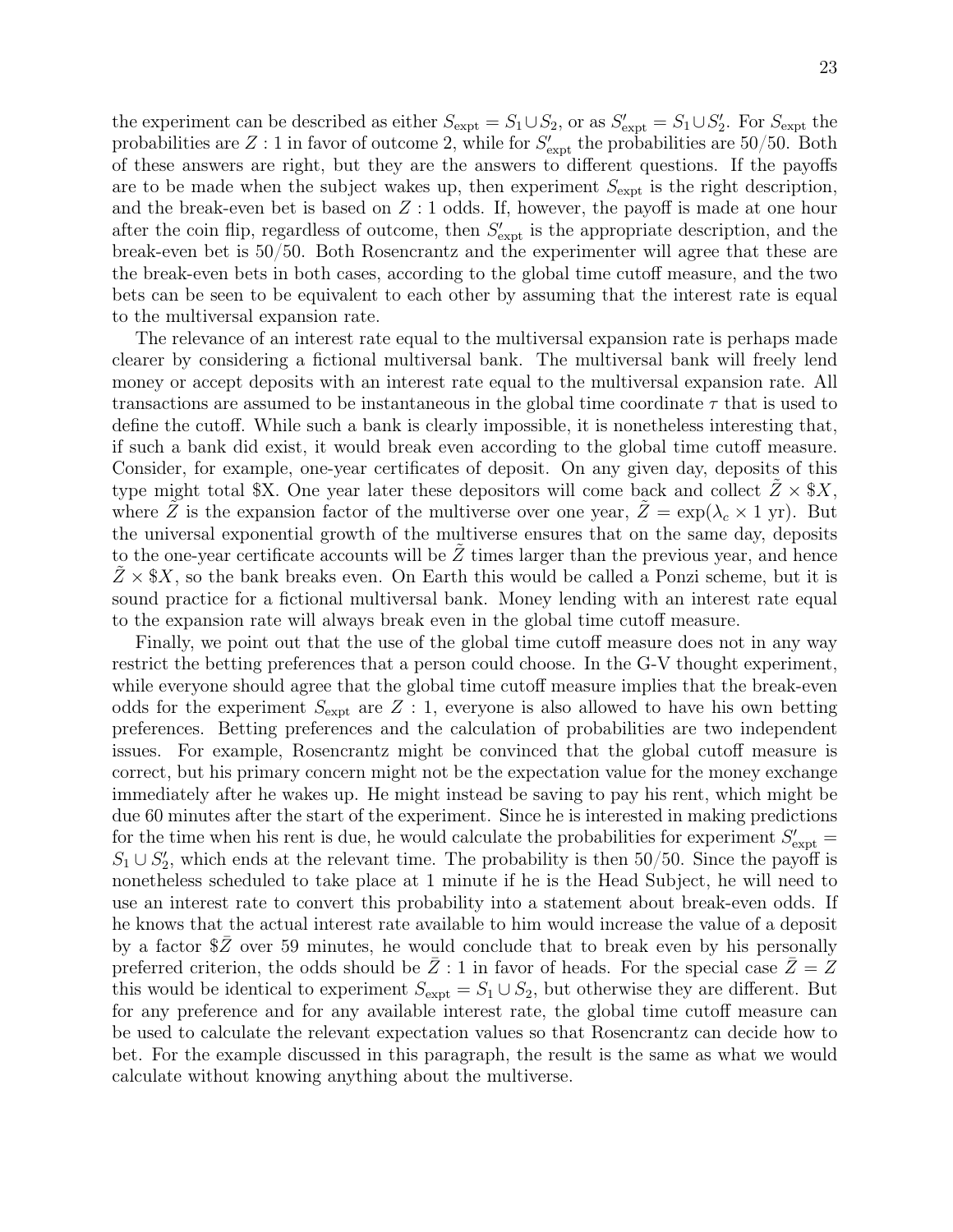# VI. CAN I CHOOSE THE HIGGS MASS?

Since the G-V thought experiment leads to  $Z:1$  odds in favor of the shorter nap, is it possible to use this effect to select where we would like to live in the multiverse?

Suppose, for example, that pocket universes compatible with what we have so far observed fall into two classes, one with Higgs mass  $m_H = m_1$ , and one with  $m_H = m_2$ . Suppose that the full theory is understood, and that global time cutoff calculations (which we trust) show that we have a 50% chance of finding either Higgs mass. Suppose, however, that for some reason I strongly prefer  $m_1$ . As the crucial experiment to measure the Higgs mass is about to be done, I might consider going to sleep, leaving instructions with a friend to wake me one minute after the measurement if it finds  $m_1$ , but one hour after the measurement if it finds  $m_2$ . (As in Sec. [III C,](#page-10-1) "one minute" and "one hour" are really stand-ins for some  $\Delta t_{\text{short}}$ and  $\Delta t_{\text{long}}$ , where the multiverse expands by a factor Z between the two times.) The two possible worldlines associated with this experiment are shown in Fig. [8.](#page-23-0) Given what we have concluded about the G-V thought experiment, when I wake up I should expect  $Z:1$  odds in favor of Higgs mass  $m_1$ . Can I really choose where I will find myself in the multiverse?



<span id="page-23-0"></span>Figure 8: G-V experiment correlated with Higgs mass.

To address this question, it is useful to be able to discuss the probabilities as a function of time. To accomplish this, within the context of probabilities defined by Eq. [\(10\)](#page-8-2), we can define a generalization of the G-V thought experiment in which the ending times are taken as variables. That is, we can define the outcome  $S_1(t_1)$  as the story in which the subject wakes up and finds the Higgs mass to be  $m_1$ , with the story ending at time  $t_1$ , measured from the time when the Higgs mass is measured. Similarly, the alternative outcome  $S_2(t_2)$  is the story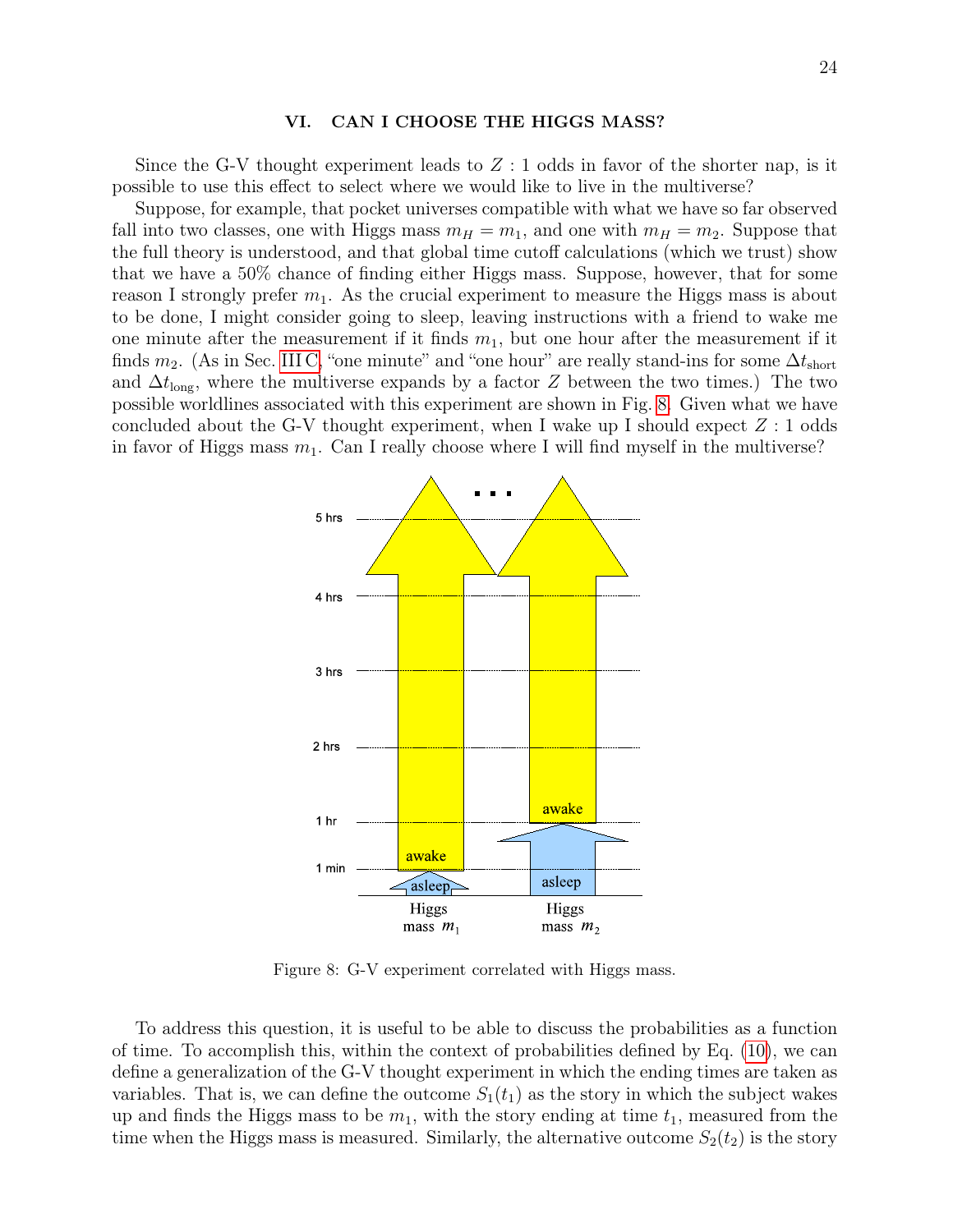in which the subject wakes up and finds the Higgs mass to be  $m_2$ , with the story ending at time  $t_2$ . We then consider the experiment  $S(t_1, t_2) = S_1(t_1) \cup S_2(t_2)$ . We further assume that the time variable  $t$  used to describe the experiment is related to the global cutoff time variable  $\tau$  in such a way that  $d\tau/dt \approx$  const for the full duration of the experiment. Since experiments of duration  $t$  must begin at a time  $t$  below the cutoff or earlier, the number of experiments of duration t in the sample spacetime region will be proportional to  $e^{-\lambda t}$ , where  $\lambda = (d\tau/dt)\lambda_c$ . Finally, we will assume for simplicity that my life span after waking up will be exactly  $t_{\text{max}}$ , regardless of the outcome. The probabilities  $P(1)$  and  $P(2) = 1 - P(1)$ for the general case of experiment  $S(t_1, t_2)$  determine the odds of the break-even bet if the payoff occurs at time  $t_1$  for outcome 1, and at time  $t_2$  for outcome 2. Applying Eq. [\(10\)](#page-8-2) to this case, one finds

<span id="page-24-0"></span>
$$
P(1; t_1, t_2) = \frac{\theta_1(t_1)e^{-\lambda t_1}}{\theta_1(t_1)e^{-\lambda t_1} + \theta_2(t_2)e^{-\lambda t_2}} ,
$$
\n(21)

where  $\theta_1(t_1)$  and  $\theta_2(t_2)$  are given by

$$
\theta_1(t_1) = \begin{cases} 1 & \text{if } \Delta t_{\text{short}} \le t_1 \le t_{\text{max}} + \Delta t_{\text{short}} \\ 0 & \text{otherwise} \end{cases} \tag{22}
$$

$$
\theta_2(t_2) = \begin{cases} 1 & \text{if } \Delta t_{\text{long}} \le t_2 \le t_{\text{max}} + \Delta t_{\text{long}} \\ 0 & \text{otherwise} \end{cases}
$$
 (23)

Note that  $\theta_1(t_1)$  is equal to 1 or 0 depending on whether the value of  $t_1$  is allowed, with a similar description for  $\theta_2(t_2)$ . With the general case given by Eq. [\(21\)](#page-24-0), we can now consider special cases of interest. If the experiments end at the time of waking up,  $t_1 = \Delta t_{\text{short}}$  and  $t_2 = \Delta t_{\text{long}}$ , then we recover our previous result,

<span id="page-24-2"></span>
$$
P(1; \Delta t_{\text{short}}, \Delta t_{\text{long}}) = \frac{Z}{Z+1} \,, \tag{24}
$$

where as before  $Z = \exp \{ \lambda (\Delta t_{\text{long}} - \Delta t_{\text{short}}) \}.$  More generally, this result applies whenever the two times differ by "59 minutes," or  $\Delta t_{\text{long}} - \Delta t_{\text{short}}$ :

<span id="page-24-3"></span>
$$
P(1; t + \Delta t_{\text{short}}, t + \Delta t_{\text{long}}) = \frac{Z}{Z+1} \,, \tag{25}
$$

for any t such that  $0 \le t \le t_{\text{max}}$ . Thus, as long as I choose to compare the two options at equal times since waking up, I will conclude that the Higgs mass  $m_1$  is more likely. This result makes it seem like something has happened that is magical: by choosing to do an experiment involving nothing more than sleeping, I seem to have influenced the mass of the Higgs particle. But if we look at it more closely, the magic will disappear. Instead of comparing the two options at equal times since waking up, we can compare the two options at equal clock times t, measured from the instant when the Higgs mass was measured. In that case, we see that

<span id="page-24-1"></span>
$$
P(1;t,t) = \begin{cases} 1 & \text{if } \Delta t_{\text{short}} < t < \Delta t_{\text{long}} \\ 1/2 & \text{if } \Delta t_{\text{long}} < t < t_{\text{max}} + \Delta t_{\text{short}} \\ 0 & \text{if } t_{\text{max}} + \Delta t_{\text{short}} < t < t_{\text{max}} + \Delta t_{\text{long}} \end{cases} \tag{26}
$$

The expansion of the multiverse has no effect on this calculation, since the experiment ends at the same time for either outcome. The Higgs mass  $m_1$  is favored, but only during the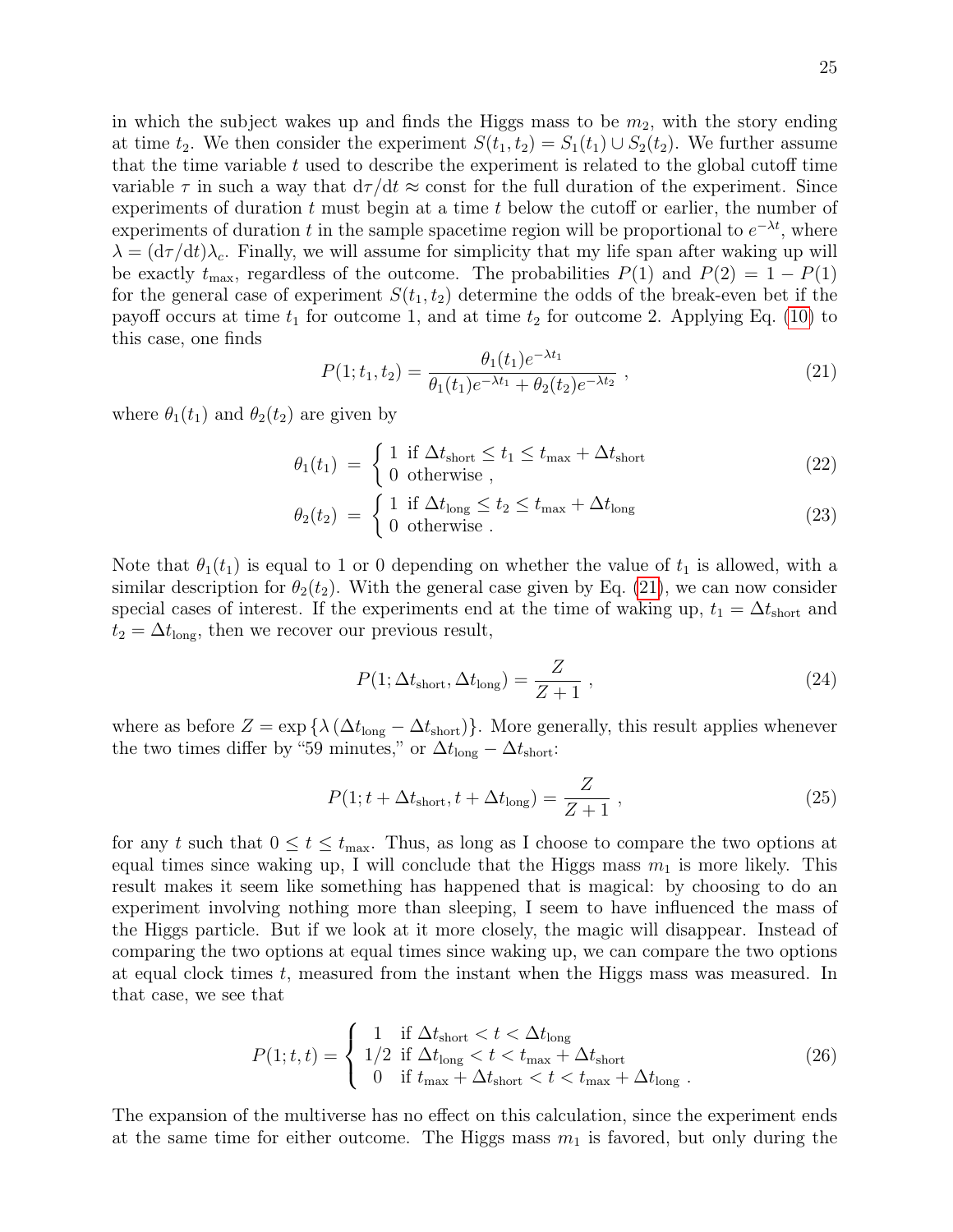first "hour," i.e., for  $t < \Delta t_{\text{long}}$ . I can affect the amount of time I am likely to spend awake in a world with  $m_H = m_2$ , during the first hour, by choosing to sleep through the entire hour if the Higgs mass is equal to  $m_2$ . This is a real effect, but there is clearly nothing magical about it. However, whether I participate in the sleeping experiment or not, I will find that when the clock strikes 2 hours, 3 hours, or any later time, I am equally likely to find myself in a world with either value of the Higgs mass. (Under our assumptions there is also a small difference at the end of my life, when I will live an additional 59 minutes if the Higgs mass is  $m_2$ .) While Eq. [\(26\)](#page-24-1) shows no sign of magic, it is hard to see how it can be consistent with Eqs. [\(24\)](#page-24-2) or [\(25\)](#page-24-3). If the probability of my living in a world with  $m_H = m_1$  is altered by my sleeping only during the first hour and maybe the last hour of my life, how can there be another method of accounting which says that the odds are Z : 1 in favor of  $m_H = m_1$ , where Z could in principle be large? The answer is found in a property of the global time cutoff measure which is outside our experience, but which is undeniably a feature of these measures: the youngness bias. There will be many copies of me scattered around the multiverse, all trying the same sleeping experiment that I chose to do. If Z is large, there will be many more in the first hour of the experiment than in any later hour, so the first hour is strongly weighted in the multiversal averages. We can check this quantitatively by writing down the probability distribution for copies of me in the sample spacetime region, carrying out this same experiment, as a function of the time  $t$ since the start of the experiment (when the Higgs mass is measured). The probability falls with t as  $e^{-\lambda t}$ , but there are also corrections due to sleep and death. Thus, if a random copy of me during this experiment were found in the multiverse, the probability distribution for t would be

<span id="page-25-0"></span>
$$
p(t) = e^{-\lambda t} \times \begin{cases} \frac{1}{2}A & \text{if } \Delta t_{\text{short}} < t < \Delta t_{\text{long}} \\ A & \text{if } \Delta t_{\text{long}} < t < t_{\text{max}} + \Delta t_{\text{short}} \\ \frac{1}{2}A & \text{if } t_{\text{max}} + \Delta t_{\text{short}} < t < t_{\text{max}} + \Delta t_{\text{long}} \end{cases}
$$
 (27)

where the normalization constant A is determined by  $\int p(t)dt = 1$ , which gives

<span id="page-25-1"></span>
$$
A = \frac{2\lambda}{\left(e^{-\lambda\Delta t_{\text{short}}} + e^{-\lambda\Delta t_{\text{long}}}\right)\left(1 - e^{-\lambda t_{\text{max}}}\right)}\tag{28}
$$

By combining Eqs. [\(26\)](#page-24-1), [\(27\)](#page-25-0), and [\(28\)](#page-25-1), one finds that the weighted average over time of  $P(1;t,t)$  is given by

<span id="page-25-2"></span>
$$
\langle P(1;t,t)\rangle \equiv \int P(1;t,t) p(t) dt = \frac{Z}{Z+1},\qquad(29)
$$

recovering the result from Eqs. [\(24\)](#page-24-2) and [\(25\)](#page-24-3). Thus, the surprising effect of the measure is not that it can affect the Higgs mass, but rather that if  $Z \gg 1$ , the strong youngness bias can make the first hour more important to the weighted average probability than the entire rest of my life. Since the relative weighting of time given by  $p(t)$  was crucial in turning the unsurprising expression for  $P(1; t, t)$  of Eq. [\(26\)](#page-24-1) into the surprising Z : 1 odds described by Eq. [\(29\)](#page-25-2), we should ask to what extent  $p(t)$  is meaningful to individuals living in a multiverse described by a global time cutoff measure with a large exponential expansion rate. If I live in such a world, do I have to believe that earlier times in my life are much more important than later times? Our view is that the  $e^{-\lambda t}$  factor in  $p(t)$  reflects the fact that there are more young copies of me in the multiverse than there are older copies of me. But the bias toward younger times affects me directly only if I somehow become uncertain about my age, in which case I need to use the probability distribution to determine what my age is likely to be. The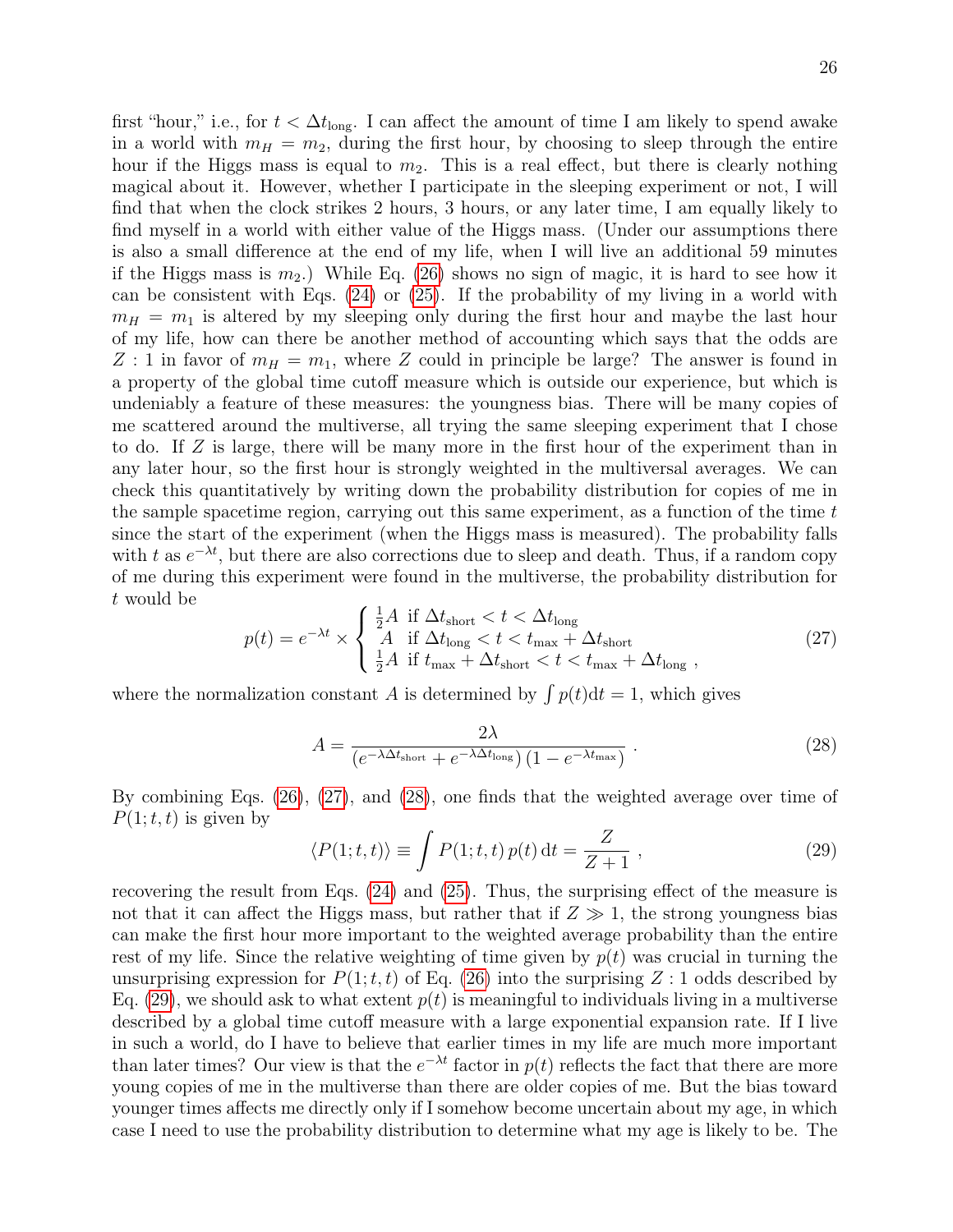G-V thought experiment is an example of this, where the sleeper does not know when he wakes up whether one minute or one hour has elapsed. Another example is the cosmological youngness bias, as discussed in Sec. [III A,](#page-8-1) which rules out proper time measure because of the prediction it makes, for example, for the cosmic microwave background temperature. In this case the youngness bias combines with our uncertainty about how much time is needed for a civilization to evolve from the big bang, producing a striking prediction. But in the mathematical limit interpretation that we advocate, the youngness bias does not mean that time will end, and it also does not mean that I should expect to die young. The probability that I will be alive or dead at age 90 is uninfluenced by the youngness bias. Thus, I am free to make my own choices about the relative importance of the different stages in my life. Issues of deferred gratification are not controlled by the measure, but will remain a subject to be studied by psychologists and sociologists. While it is true that the late stages of my life will contribute little to multiversal averages, I can still value them as much as I choose.

# VII. CONCLUSION

BFLR concluded their paper by stating that the deduction that time can end can be avoided only by rejecting at least one of three propositions:

- (1) Probabilities in a finite universe are given by relative frequencies of events or histories.
- (2) Probabilities in an infinite universe are defined by a geometric cutoff.
- (3) The Universe is eternally inflating.

We believe that there is a fourth possibility, which these authors have passed over: there is a mathematically well-defined way of defining probabilities without imposing an end of time, which can be adopted without rejecting any of the three statements above. In this paper we have tried to describe how this works. In summary, the procedure begins by constructing a classical (stochastic) mathematical model of the multiverse as an infinite system, defined on a fine-grained lattice that grows exponentially like the multiverse itself. The model is defined by choosing a probability distribution for the field values at the initial time step, and then giving an update rule that determines the probabilities for the  $n<sup>th</sup>$  time step in terms of the previous ones. We believe that such a model can be as well-defined as the properties of the integers. Since the model is infinite from the start, the danger that time might end does not seem to be present. Following the standard procedure for a global time cutoff, one then defines a sample spacetime region in the model, which grows without limit as some final cutoff time  $\tau_c$  approaches infinity. The relative probability between any two types of stories is then defined as the ratio of the number of occurrences in the sample spacetime region, in the limit as  $\tau_c \to \infty$ . As far as we can tell, this system is rigorously mathematically consistent. However, we do have to admit that it has counter-intuitive properties. In particular, this system predicts that if the outcome of some experiment is reported with a time delay, where the length of the delay depends on the result, then the observation of the reports will be biased. The probability of observing the report with the shortest time delay will be higher than the probability that this result occurred. For measures such as scale-factor cutoff measure, this effect would be far too small to observe, but it will be present in principle. While it is easy to see how the time-delay bias arises in the global time cutoff calculation, some physicists might still find it offensively counter-intuitive. Since we are not arguing that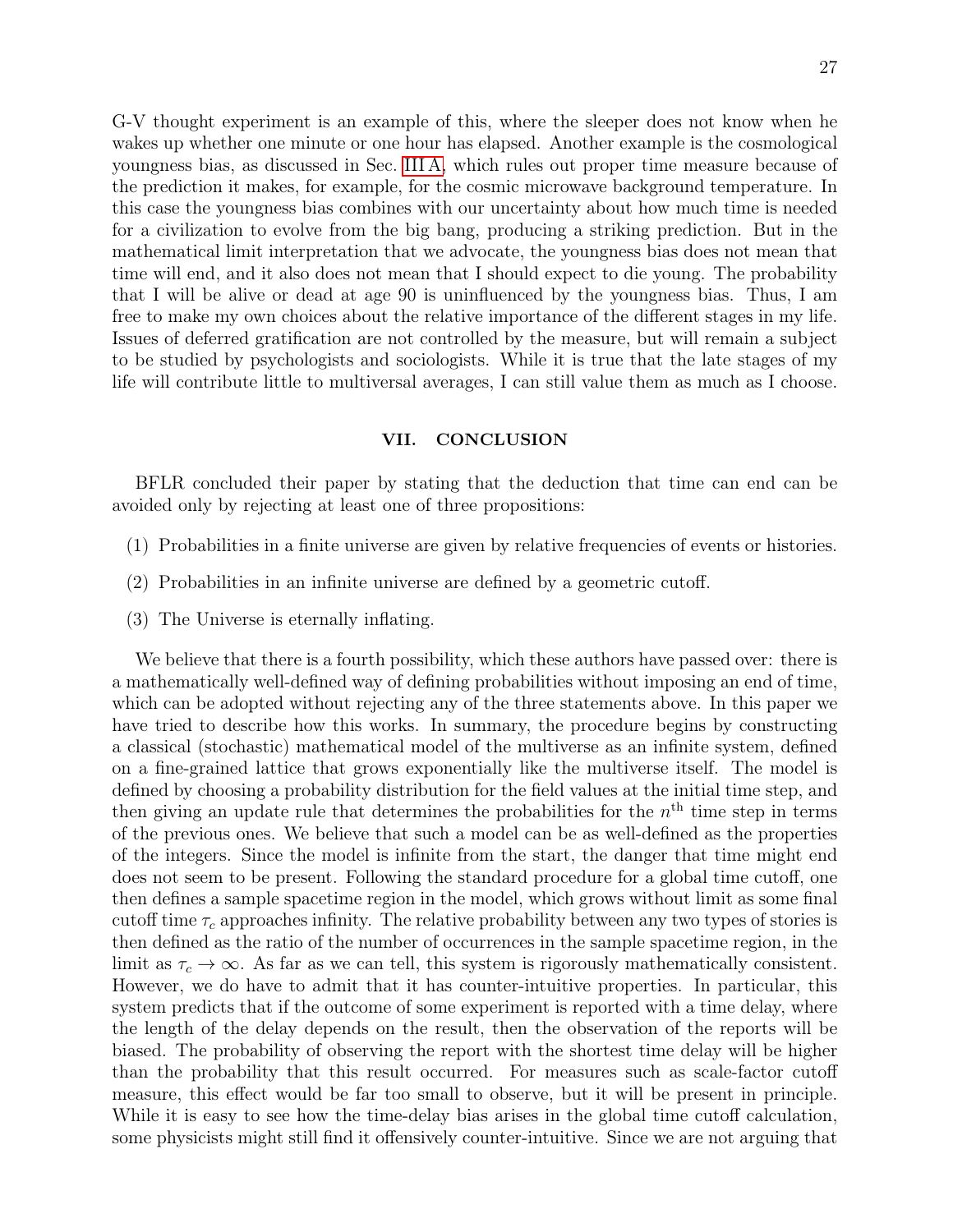this measure is correct — only that it is consistent — it is certainly appropriate for anyone who finds this approach counter-intuitive to look for other solutions to the measure problem. Counter-intuitiveness is a subjective judgment. We, however, feel that the transition from conventional probability to probabilities in the multiverse is a sufficiently large step that we should not expect all of our conventional intuition to carry over. Finally, we should clarify that the probability measure proposed here is only a prescription. That is, we are describing a way to define probabilities, but we do not know of any physical mechanism that might cause it to be the correct definition to use for making predictions. On this issue, the end-of-time approach has a possible advantage. If time really does end, then the spacetime becomes finite, and probabilities can be unambiguously defined by counting. Thus, if one wants to not merely have a prescription for defining probabilities, but to also understand what makes it the right prescription, then the end-of-time hypothesis is one way to achieve this goal.

#### Acknowledgments

Without suggesting that any of these authors agree with our conclusions, the authors would like to thank the following people for very helpful discussions: Tom Banks, Raphael Bousso, Adam Brown, Ben Freivogel, Jenny Guth, Larry Guth, Sam Gutmann, Daniel Harlow, Matthew Kleban, Stefan Leichenauer, Andrei Linde, Mahdiyar Noorbala, Ken Olum, Don Page, Vladimir Rosenhaus, Michael Salem, Delia Schwartz-Perlov, Stephen Shenker, Ben Shlaer, David Spiegel, Douglas Stanford, Lenny Susskind, and Alexander Vilenkin. The authors also wish to acknowledge the hospitality of the Foundational Questions Institute (FQXi), which sponsored the conference at which this work began, and the Perimeter Institute, where much of the work in completing the paper was carried out. AHG is supported in part by the DOE under contract No. DE-FG02-05ER41360. VV is supported in part by NSF Grant No. 0756174.

### Appendix A: Cloning and Time-Dependent Probabilities

In Sec. [II](#page-2-0) we defined the probability for the outcome of any experiment in terms of the counting of stories in the sample spacetime region, and in Sec. [V A](#page-14-0) we showed how this definition gives rise to a time-delay bias: if the outcome of some experiment is reported with a time delay, where the length of the delay depends on the result, then the observation of the reports will be biased. The probability of observing the report with the shortest time delay will be higher than the probability that this result actually occurred. In the examples discussed in this paper we assumed that the local time variable  $t$  is related to the global cutoff time variable  $\tau$  in such a way that  $dt/d\tau \approx$  const during any experiment, but this need not be the case. In particular, if we are using scale-factor cutoff measure to predict the cosmological constant  $\Lambda$ , then  $dt/d\tau$  would depend on  $\Lambda$  and could not be treated as a constant. In that case one would find that the probability of different outcomes could change with the passage of time, over cosmological time scales, even if there is no reporting delay. The discussion in the paper about how time-dependent probabilities arise is self-contained and complete, but since the notion that probabilities can change with time is so contrary to our experience, we will use this appendix to show in simple examples how this can happen. The key element is cloning, where by cloning we mean the creation of indistinguishable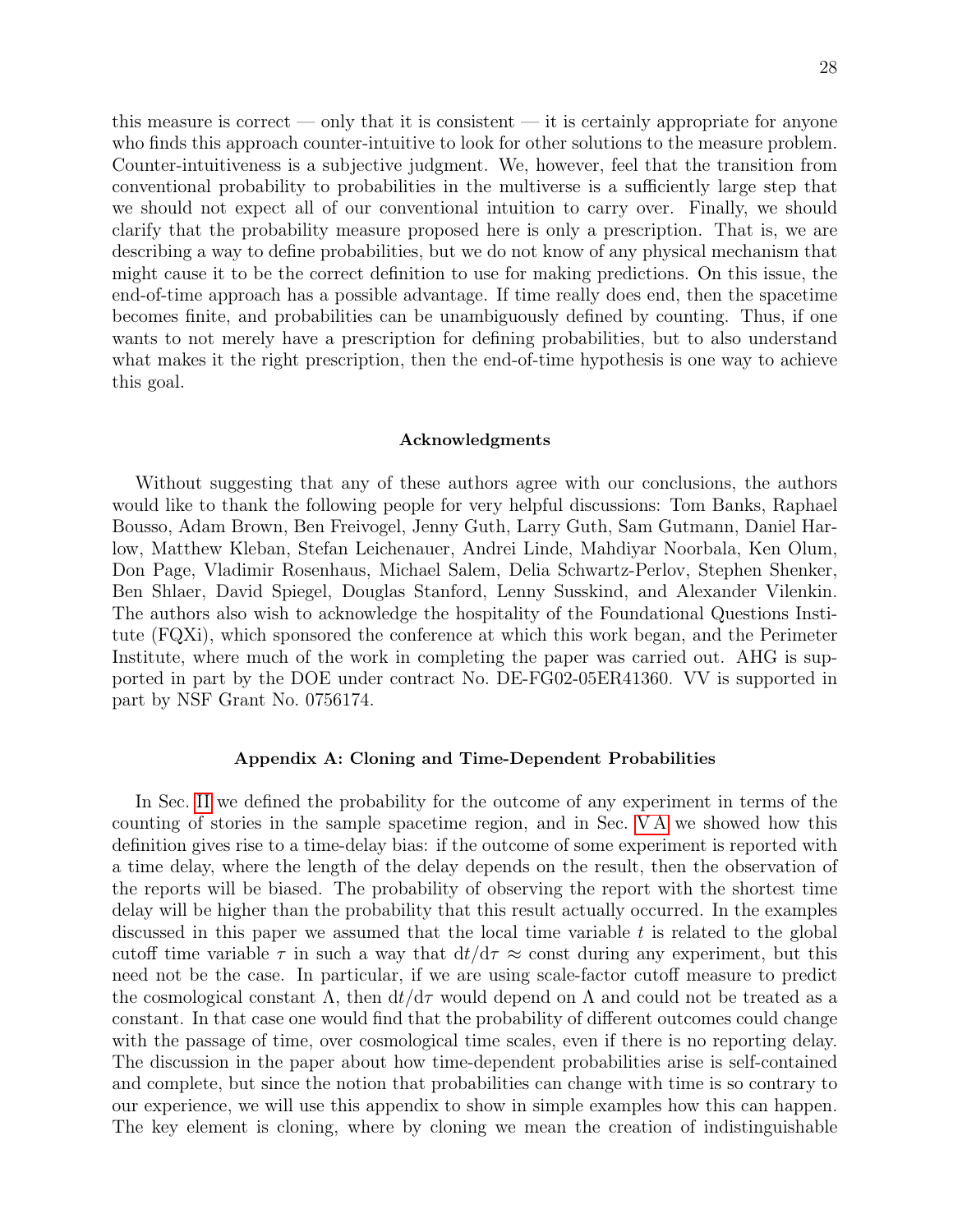copies of an object. We use the same word whether the creation of the copy is intentional, as happens sometimes in thought experiments, or accidental, as we expect in the multiverse when stories are repeated over and over again in the eternal growth of the system. One simple example of how cloning can lead to time-dependent probabilities is a variant of the often-discussed "Sleeping Beauty" problem [\[31](#page-31-10)[–33\]](#page-31-11). Suppose that a fair coin is flipped, and is placed under a hat on a table in front of Sleeping Beauty. The experimenter looks at the coin, but does not show it to Sleeping Beauty. There is also a clock on the table. Sleeping Beauty is left alone in the room, but is told that when the clock reads 12:00, if the coin is a head, an identical copy would be created of her and the entire room. If the coin is a tail, nothing is done. Before the clock reads 12:00, the probability that the coin is a head is clearly 50%, since it is a fair coin. After 12:00, what is it? The literature on the sleeping beauty problem includes papers supporting a wide variety of approaches, but here we follow a counting procedure that we find straightforward, and analogous to the counting procedure we are proposing for the multiverse. If the experiment were repeated N times, the expectation value for the number of heads and tails are each  $N/2$ . If N is chosen to be a large number, the standard deviation would be relatively small, so we can expect  $N/2$  to be a good approximation to the actual number of heads and tails. Since Sleeping Beauty is cloned in the case of heads, there would be  $N$  Sleeping Beauties who would find that the coin is a head, and  $N/2$  who would find a tail. Thus, the probability is  $2/3$  that the coin is a head. Even though the coin has already been flipped, Sleeping Beauty would conclude as the clock reaches 12:00 that the probability of the coin being a head suddenly changes from 1/2 to 2/3. This may not look much like the multiverse, but it illustrates the principle that probabilities can change with time.

While the cloning of a person is technologically out of sight, the cloning of a computer is easy. Starting with two computers with matching hardware, one can arrange for the memory and hard drives of the two computers to match byte by byte. Computers can also be switched on and off, with no ambiguity about whether they can detect the passage of time when they are off. So, to continue, we will imagine that our subjects are computers. To start,



<span id="page-28-0"></span>Figure 9: The cloning of a G–V thought experiment.

consider the sequence of events described in Fig. [9.](#page-28-0) This is still not the multiverse model, but it is a useful steppingstone. At  $t = 0$ , two computers are deployed. The computers are identical, except that the first is a Head Computer, with an H engraved on its case, and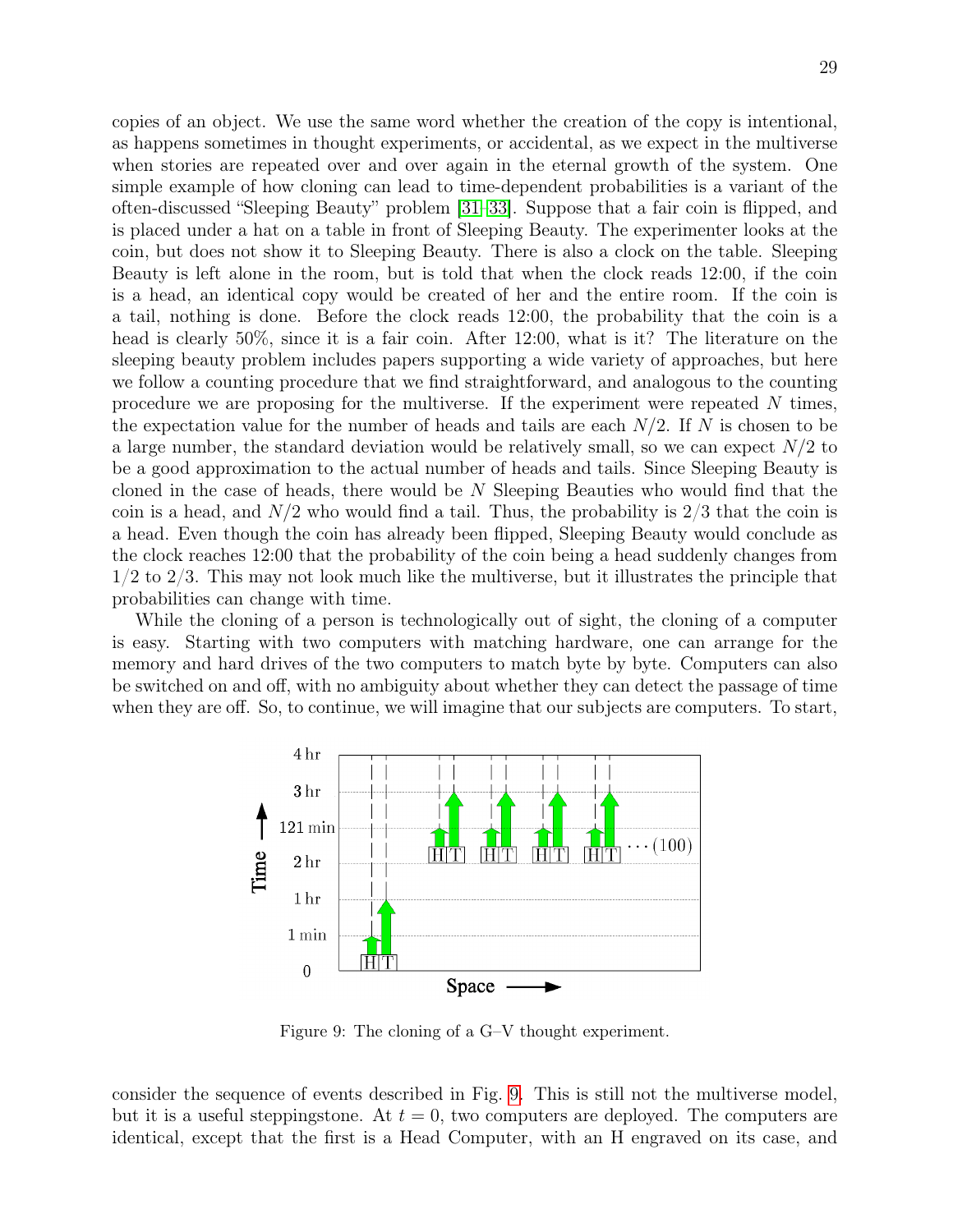the second is a Tail Computer, with a T engraved on its case. Neither computer can read its engraving, but they are programmed to compute the probability that it is an H. The Head Computer is turned on after one minute, but the Tail Computer is turned on after 1 hour. The computers have internal clocks; when each computer is turned on it is set to the current time, so once the computers are both running they are perfect clones of each other, matching at every instant of time. The computer programs are written with knowledge of the procedures for the experiment, but the same program runs on both computers, so it cannot know if it is running on an  $H$  computer or a  $T$  Computer. Between 1 min and 1 hr, therefore, the program concludes that it is  $100\%$  likely to be the H Computer, since the T Computer is scheduled to be off. At  $t = 1$  hr, the program knows that the T computer is switched on, and also that it has no way to determine if it is running on the H computer or the T computer. It therefore announces that the probability is now only 50% that it is the H computer. At  $t = 2 \text{ hr}$ , 100 more pairs of H & T computers are deployed, all identical to the originals. The H computers are switched on at  $t = 121$  min, while the T computers are not switched on until  $t = 3$  hr. The internal clocks are always set to the current time, so all running computers are perfect clones of each other. Now the computers announce at  $t = 121$ min that the probability of being an H computer is  $101/102$ . At  $t = 3$  hr the probability of H returns to 50%. The probability is simply determined by the population of computers that are currently running, which can shift in arbitrary ways. In our example the computers are always deployed in  $H-T$  pairs, but they are turned on at different times, resulting in nonuniform probabilities. Our picture of the multiverse differs in an important way from the above example, in that time is treated differently. In the multiverse we imagine that a global time coordinate can be defined, as we did in our description of a lattice simulation, but observers have no way of accessing this coordinate. The statistics of the lattice simulation are regularized by selecting a sample spacetime region, which can become larger and larger as the final cutoff time  $\tau = \tau_c$  is taken to infinity. For any value of  $\tau_c$ , as the limit is taken, we can determine the predictions for any experiment by imagining that the experiment we are carrying out is equally likely to be any copy of the experiment that we can find in the sample spacetime region. There is no notion of the current time in the sample spacetime region, but there is a cutoff time  $\tau = \tau_c$ , which plays a very similar role. Suppose we consider



<span id="page-29-0"></span>Figure 10: The cloning of the G–V thought experiment in the multiverse.

the G–V thought experiment, which was diagrammed in the multiverse as Fig. [6.](#page-11-1) We have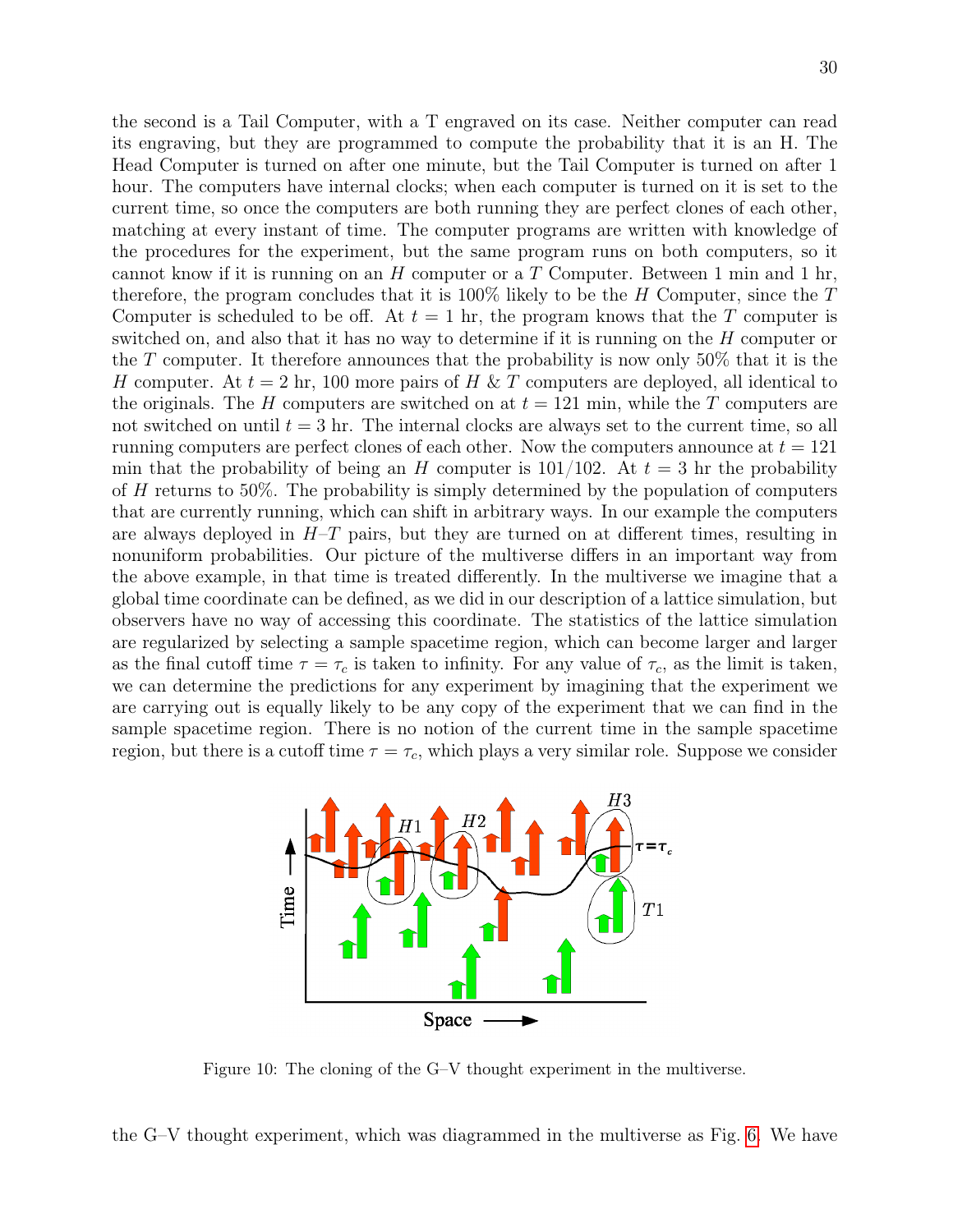redrawn the diagram with some extra annotation as Fig. [10.](#page-29-0) If we wish to consider the possibility that I might be the Tail Subject, then one of the possible instances would be the one marked  $T1$ . But for any instance, such as  $T1$ , for which the Tail Subject wake-up fits under the cutoff, there will be many copies of the experiment that begin later, such as  $H_1$ , H2, and H3. Each copy involves both a Head Subject and a Tail Subject, but in most of these copies the awakening of the Tail Subject will not occur under the cutoff. Thus, when we take into account both the cloning (i.e., the appearance of new copies) and the cutoff, we can see how the global time cutoff measure predicts more Head Subject wake-ups than Tail Subject wake-ups. (Note that the use of the cutoff is not optional: it is the defining property of the global time cutoff measure.)

- <span id="page-30-0"></span>[1] P. J. Steinhardt, "Natural inflation," published in The Very Early Universe, Proceedings of the Nuffield Workshop, Cambridge, 21 June to 9 July, 1982, edited by G. W. Gibbons and S. W. Hawking (Cambridge University Press, Cambridge, 1983), pp. 251–266.
- [2] A. Vilenkin, "The Birth of Inflationary Universes," Phys. Rev. D 27, 2848 (1983).
- [3] A. D. Linde, "Eternally Existing Self-reproducing Chaotic Inflationary Universe," Phys. Lett. B 175, 395 (1986).
- [4] A. D. Linde, D. A. Linde and A. Mezhlumian, "From the Big Bang theory to the theory of a stationary universe," Phys. Rev. D 49, 1783-1826 (1994) [\[gr-qc/9306035\]](http://arxiv.org/abs/gr-qc/9306035).
- [5] V. Vanchurin, A. Vilenkin and S. Winitzki, "Predictability crisis in inflationary cosmology and its resolution," Phys. Rev. D 61, 083507 (2000) [\[gr-qc/9905097\]](http://arxiv.org/abs/gr-qc/9905097).
- <span id="page-30-5"></span>[6] J. Garriga, D. Schwartz-Perlov, A. Vilenkin and S. Winitzki, "Probabilities in the inflationary multiverse," JCAP 0601, 017 (2006) [\[arXiv:hep-th/0509184\]](http://arxiv.org/abs/hep-th/0509184).
- [7] V. Vanchurin, "Geodesic measures of the landscape," Phys. Rev. D 75, 023524 (2007) [\[hep](http://arxiv.org/abs/hep-th/0612215)[th/0612215\]](http://arxiv.org/abs/hep-th/0612215).
- [8] R. Bousso, "Holographic probabilities in eternal inflation," Phys. Rev. Lett. 97, 191302 (2006)  $[hep-th/0605263]$ .
- [9] A. D. Linde, V. Vanchurin, S. Winitzki, "Stationary Measure in the Multiverse," JCAP 0901, 031 (2009) [\[arXiv:0812.0005](http://arxiv.org/abs/0812.0005) [hep-th]].
- [10] J. Garriga and A. Vilenkin, "Holographic Multiverse," JCAP 0901, 021 (2009) [\[arXiv:0809.4257](http://arxiv.org/abs/0809.4257) [hep-th]].
- [11] A. De Simone, A. H. Guth, M. P. Salem and A. Vilenkin, "Predicting the cosmological constant with the scale-factor cutoff measure," Phys. Rev. D 78, 063520 (2008) [\[arXiv:0805.2173](http://arxiv.org/abs/0805.2173) [hepth]].
- <span id="page-30-4"></span>[12] A. De Simone, A. H. Guth, A. D. Linde, M. Noorbala, M. P. Salem and A. Vilenkin, "Boltzmann brains and the scale-factor cutoff measure of the multiverse," Phys. Rev. D 82, 063520 (2010) [\[arXiv:0808.3778](http://arxiv.org/abs/0808.3778) [hep-th]].
- <span id="page-30-1"></span>[13] M. Noorbala and V. Vanchurin, "Geocentric cosmology: A new look at the measure problem,"  $\arXiv:1006.4148$   $\vert \text{hep-th} \vert \vert$ .
- <span id="page-30-2"></span>[14] A. G. Riess et al. [Supernova Search Team Collaboration], "Observational evidence from supernovae for an accelerating universe and a cosmological constant," Astron. J. 116, 1009 (1998) [\[arXiv:astro-ph/9805201\]](http://arxiv.org/abs/astro-ph/9805201).
- <span id="page-30-3"></span>[15] S. Perlmutter et al. [Supernova Cosmology Project Collaboration], "Measurements of Omega and Lambda from 42 high redshift supernovae," Astrophys. J. 517, 565 (1999) [\[arXiv:astro-](http://arxiv.org/abs/astro-ph/9812133)